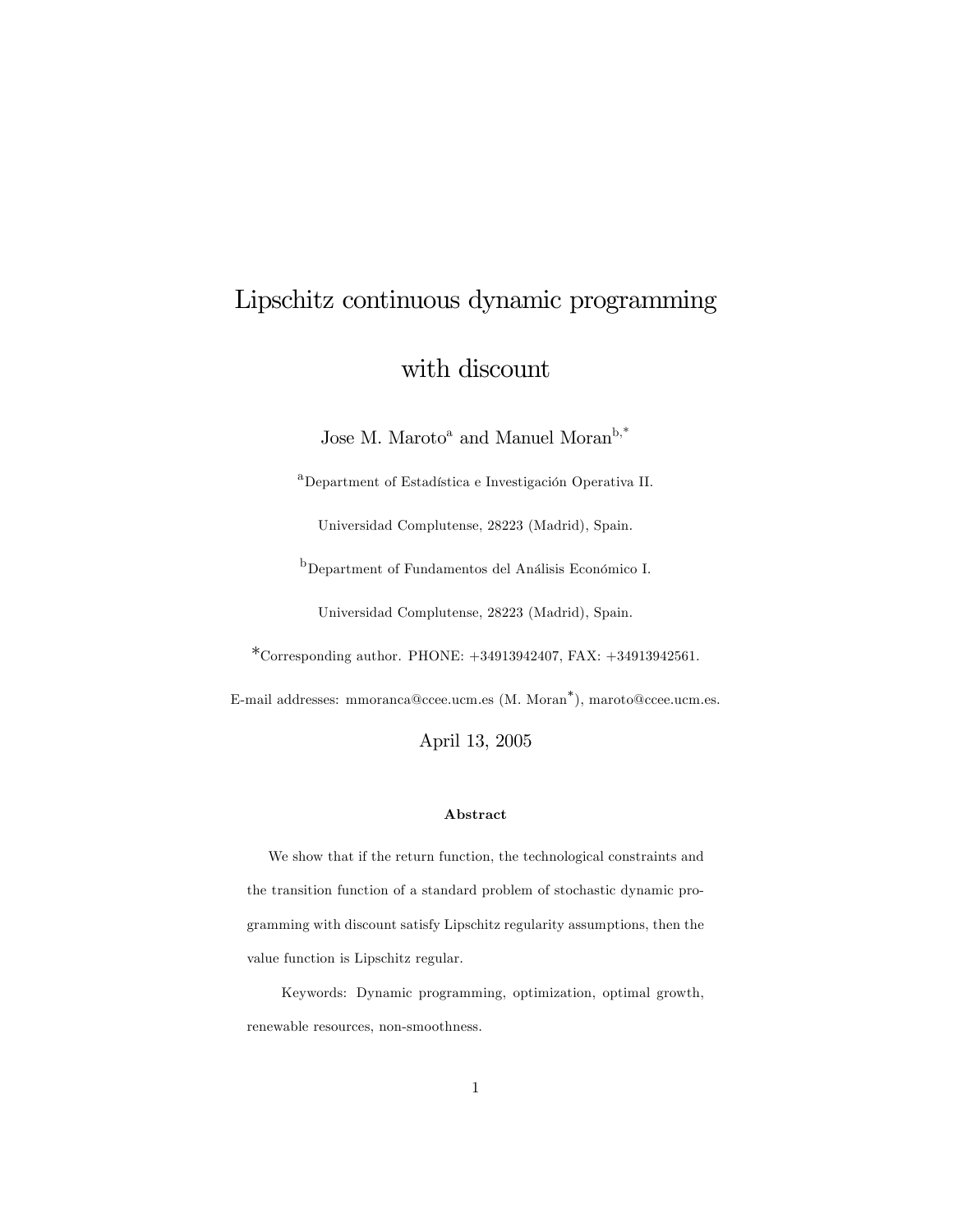# 1 Introduction

The results of this paper stand for a class of dynamic optimization problems with infinite horizon and discount, in a stochastic setting, as described by Stokey, Lucas and Prescott [29], chaps. 4, 9.

It is well known that, under topological assumptions (compactness and continuity) on the data of the problem (i.e., state space, return function and technological constraint correspondence), the existence, uniqueness and continuity of the value function is guaranteed.

The theory of dynamic programming with discount proceeds by completing the topological assumptions with a rather extensive block of assumptions, which we call standard assumptions, including concavity, smoothness and monotonicity of the data. Such assumptions guarantee the concavity, smoothness and numerical computability of the value function and optimal policy correspondence. In the non-random case they also guarantee the convergence of the optimal paths to an equilibrium state, and if noninterior optimal paths are ruled out, then a recursive computation of the optimal paths through Euler equations is possible.

The examples in Section 4 show that all these nice properties, with exception of the existence and continuity of the value function, fail to hold under small departures from the standard assumptions. A variety of phenomena emerge there related with nonconcavity of the objective function, as countably many points of discontinuity and non-uniqueness, following a systematic pattern, in the optimal policy correspondence; discontinuities in the form of jumps upwards in the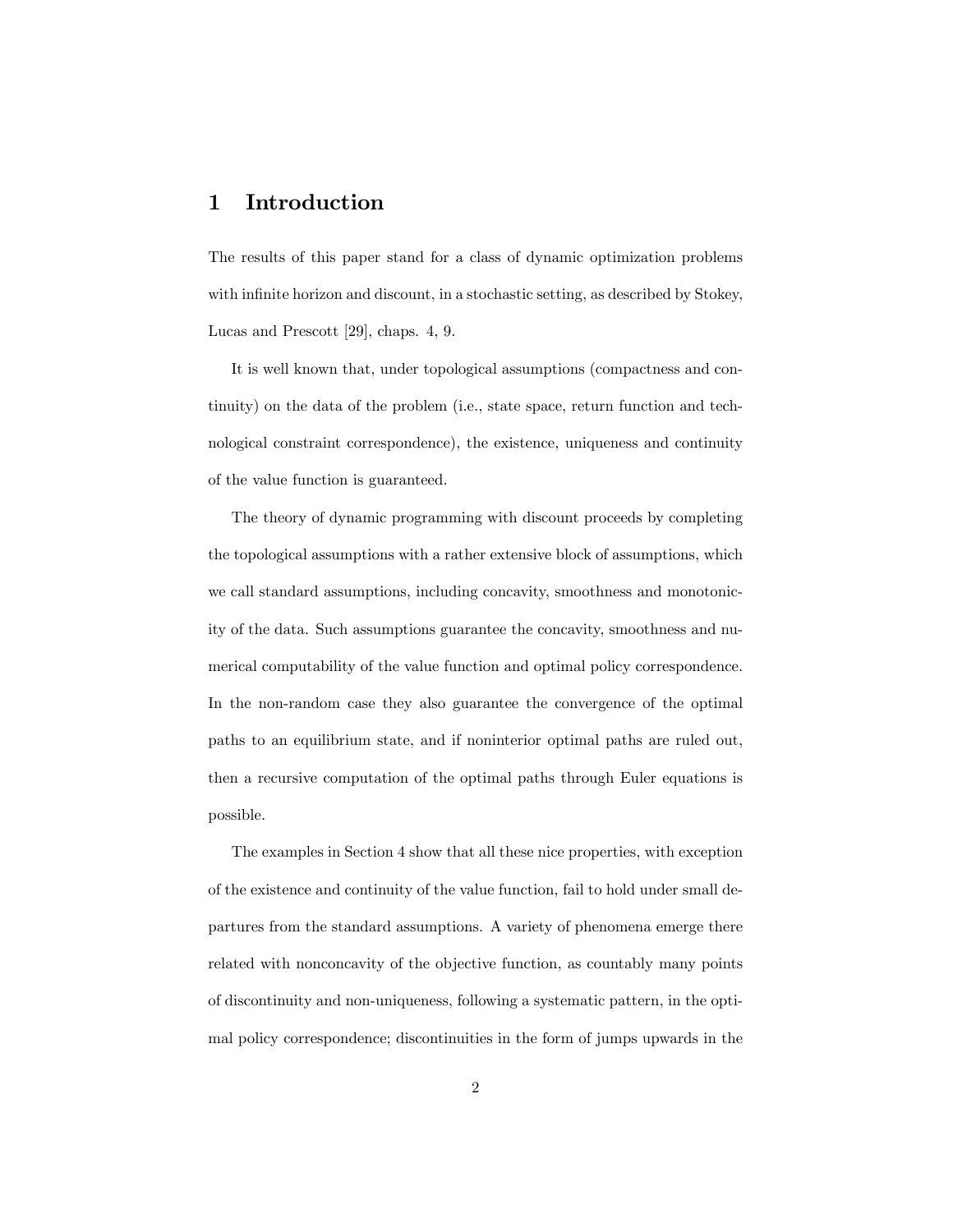marginal value function, synchronized with the discontinuities of the optimal policy correspondence (Example 18); asymptotic cyclic behavior of the optimal paths (Example 18). In these cases, not only do the properties derived from the standard assumptions are hopelessly lost, but also the numerical computation of the value function through Bellman operator iterates is not possible for states out of the grid used for the discretization of the phase space, since no rate of convergence can be derived from the standard theory for such states.

Is it possible to construct an alternative theoretical framework which does not require the extensive list of standard assumptions? Can such theory give useful information on some relevant problems that are intractable in the standard framework?

The aim of this paper is to give some partial answers to these questions. In particular we show that if the data of the problem satisfy Lipschitz continuous assumptions, then the value function is Lipschitz continuous (see Theorem 14). A first consequence of our result is that in that setting the value function and optimal policy correspondence are numerically computable (see Morán and Maroto [26]), thus giving a theoretical basis to our examples above, and to some numerical experiments that have recently raised interest in the literature (Dawid and Kopel [11, 12]).

The most direct antecedent of this paper is the result of Bertsekas [3]. There, in a setting of optimal stochastic control with a discrete state space for the random shocks and admissible controls, it is proved that under Lipschitz assumptions on the data of the problem, the value function can be computed. If we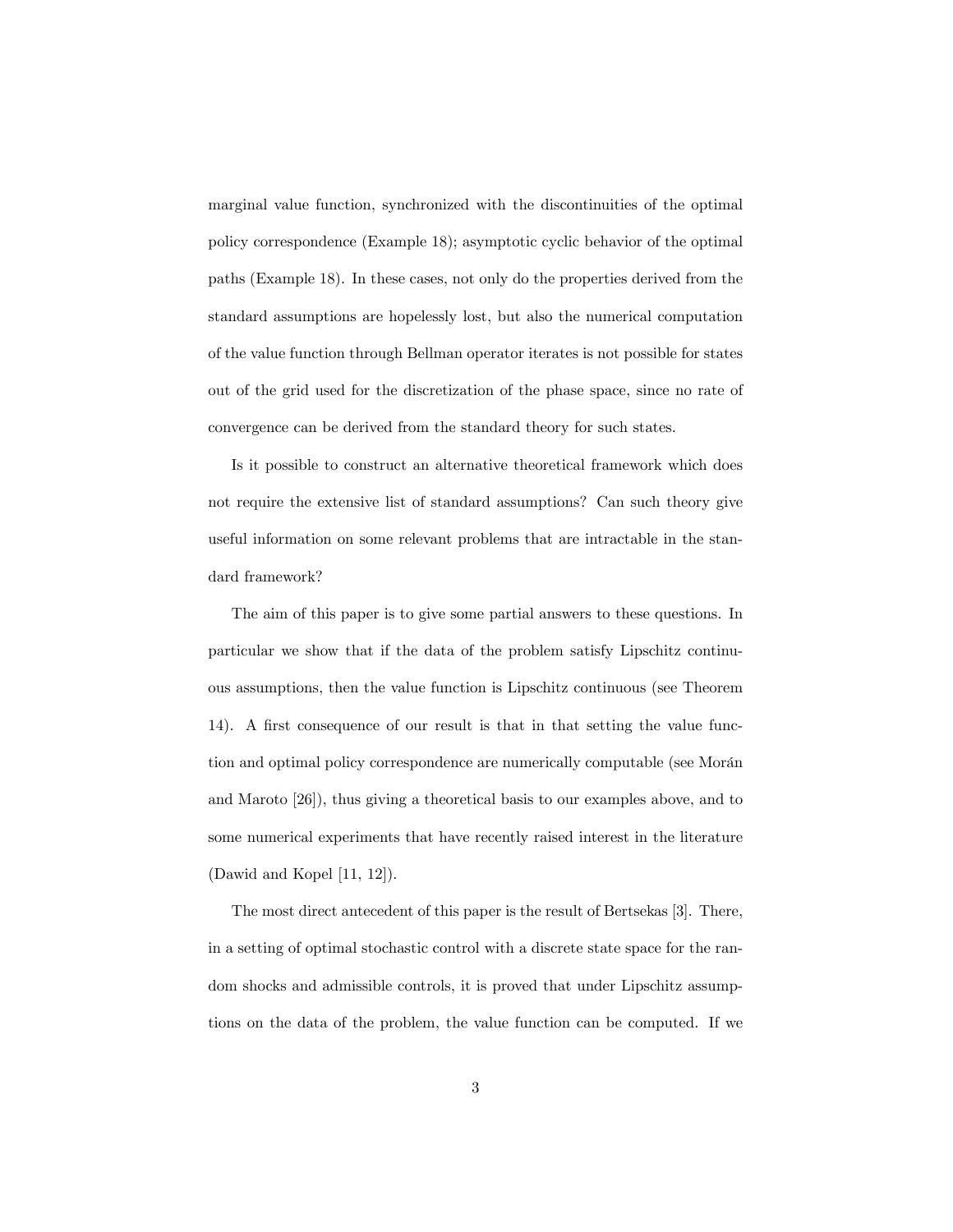ignore the different settings of the problems, the main contribution of our results is that Bertsekasímethod does not permit us to prove that the value function is Lipschitz regular, which is the key step to the obtention of the rate of convergence of the numerical algorithm for the computation of the value function  $(Morán and Maroto [26]).$ 

The Lipschitz continuity of the value function has been analyzed by Yue [30, 31] in optimal control and optimal time control problems respectively. Montrucchio [25] proves that the policy function is Lipschitz continuous under assumptions of strong concavity.

Bardi and Capuzzo-Dolceta [2] proved that the value function is Lipschitz continuous in infinite horizon problems of optimal control with discount. This result does not allow dependence of the admissible controls on the state of the system, i.e., the existence of a technological constraint correspondence is ruled out. Such correspondence plays a central role in the problem.

Relevant research regarding applications of the results in this paper is focused on nonconcavity of the growth function of the resource in problems of optimal exploitation of renewable resources (Clark [8]). Notice that these problems are equivalent to optimal growth models with linear or strictly concave objective functions and convex-concave production functions (Majumdar and Mitra [22, 23], Dechert and Nishimura [13], Le Van and Dana [21]). In this sense, the results in this paper can also be applied to these economic problems.

A second field where the results of this paper find natural application is that of dynamic optimization problems with convex objective functions. This case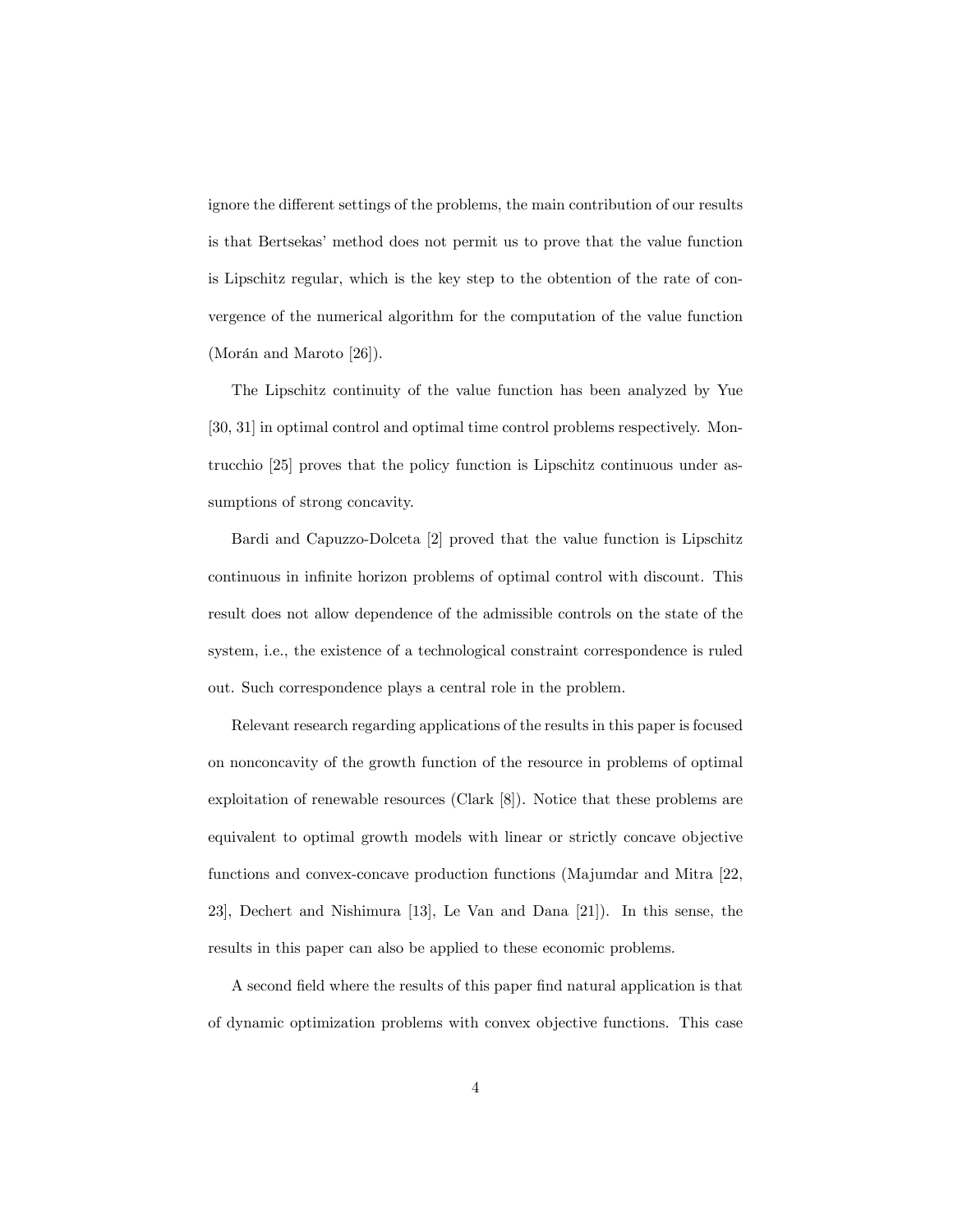has been shown to be relevant in the exploitation of renewable resources. In particular, there is empirical evidence in the literature about convex objective functions in fisheries management (Bj $\emptyset$ rndal [5], Bj $\emptyset$ rndal and Conrad [6]). See also Dasgupta and Mäler [10] for a recent overview on nonconvex ecosystems, and Dawid and Kopel [11, 12] for a numerical analysis of a renewable resource subject to a convex objective function. The case of a convex objective function is also relevant in capital accumulation models of the firm where the revenue is a convex function of the capital stock (Hartl and Kort [15]). See also Hartl and Kort [16] for capital accumulation models where the revenue is a convex-concave function of the capital stock.

Lastly, there are relevant economic problems that may be treated in the Lipschitz setting. See Arrow et al. [1], Brian [7], and Heal [17] for recent overviews on economic problems related to nonconcavities. See also references in Example (18).

# 2 Preliminaries

#### 2.1 The optimization problem

We describe the stochastic dynamic optimization problem we deal with. Let  $(X, \mathcal{X})$  be a measurable space with  $X \subset \mathbb{R}^n$  and let  $\mathcal{X}$  be the  $\sigma$ -algebra of Borel subsets of  $X$ . The space  $X$  is assumed to be the domain of an endogenous state variable x, and  $Z \subset \mathbb{R}^m$  endowed with the  $\sigma$ -algebra  $\mathcal{B}_m$  of Borel subsets of Z is the domain of a sequence  $z_0, z_1, z_2, \dots$  of exogenous random shocks.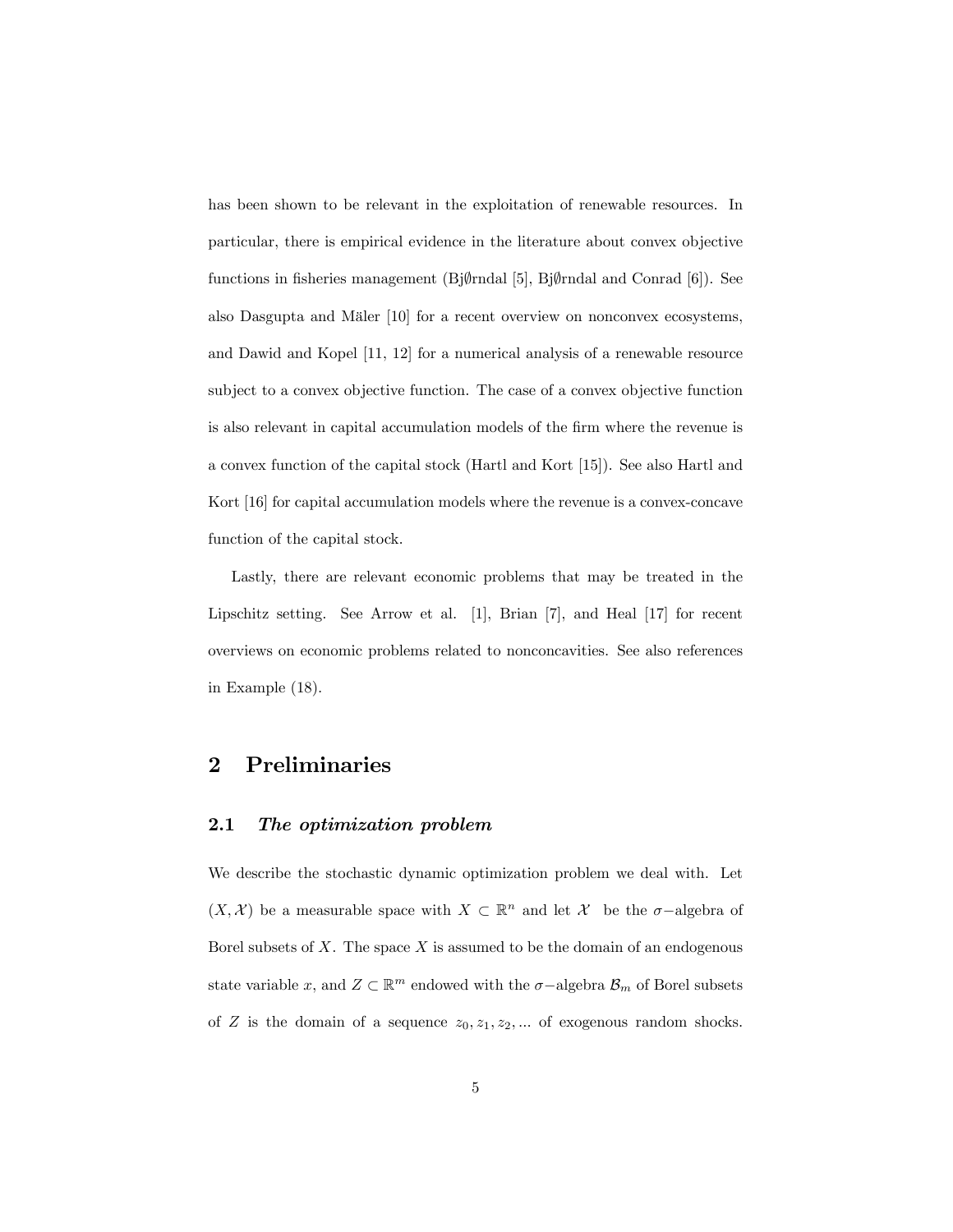The state of the system at time t is therefore described by a vector  $(x_t, z_t)$ ranging in the set  $S := X \times Z$ . As a topological space, S is endowed with the product topology, and as a measure space it is endowed with the product  $\sigma$ -algebra. The technological constraints of the problem are represented by a correspondence  $\Gamma : S \to X$  which specifies the set  $\Gamma(x_t, z_t)$  of feasible states  $x_{t+1}$ . We shall write  $\Omega$  for the graph of  $\Gamma$ , and consider in  $\Omega$  the topology and  $\sigma$ -algebra inherited from the product space  $X \times X \times Z$ .

Let the value  $z_0$  of the first random shock be known, and for  $t \geq 1$  assume that the sequence of random variables  $z_t$  are a Markov stochastic process with stationary transition function Q, which for  $z \in Z$ , A in the  $\sigma$ -algebra  $\mathcal{B}_m$  of Borel subsets of  $\mathbb{R}^m$  and  $t \geq 1$ , specifies the probability  $Q(z, A)$  that  $z_t \in A$ conditional to  $z_{t-1} = z$ . This defines in a standard way, for  $z_0 \in Z$  and  $t \ge 1$ , the probability measure  $\mu^t(z_0, \cdot)$  on the t-fold product space  $Z^t = Z \times Z \times ... \times Z$ which specifies the (conditional to  $z_0$ ) probabilities  $\mu^t(z_0, A)$  that the sequence  $z^t := (z_1, z_2, ..., z_t)$  of first t random shocks belongs to the sets A in the t-fold product  $\sigma$ -algebra  $\mathcal{B}_m^t$ .

Given  $z_0 \in Z$  and  $x_0 \in X$ , a planner faces the problem of finding an optimal plan, that is, a constant  $\pi_0$  and a sequence  $\pi_1, \pi_2, \pi_3, \dots$  of measurable functions  $\pi_t := Z^t \to X$  which solves the problem

$$
\sup\{R(x_0,\pi_0,z_0)+\sum_{t=1}^{\infty}\beta^t\int_{Z^t}R(\pi_{t-1}(z^{t-1}),\pi_t(z^t),z_t)\mu^t(z_0,dz^t)\},\quad(1)
$$

where the supremum is taken over all plans satisfying the technological constraints;  $\beta \in (0,1)$  is a discount factor; and R is the return function, defined on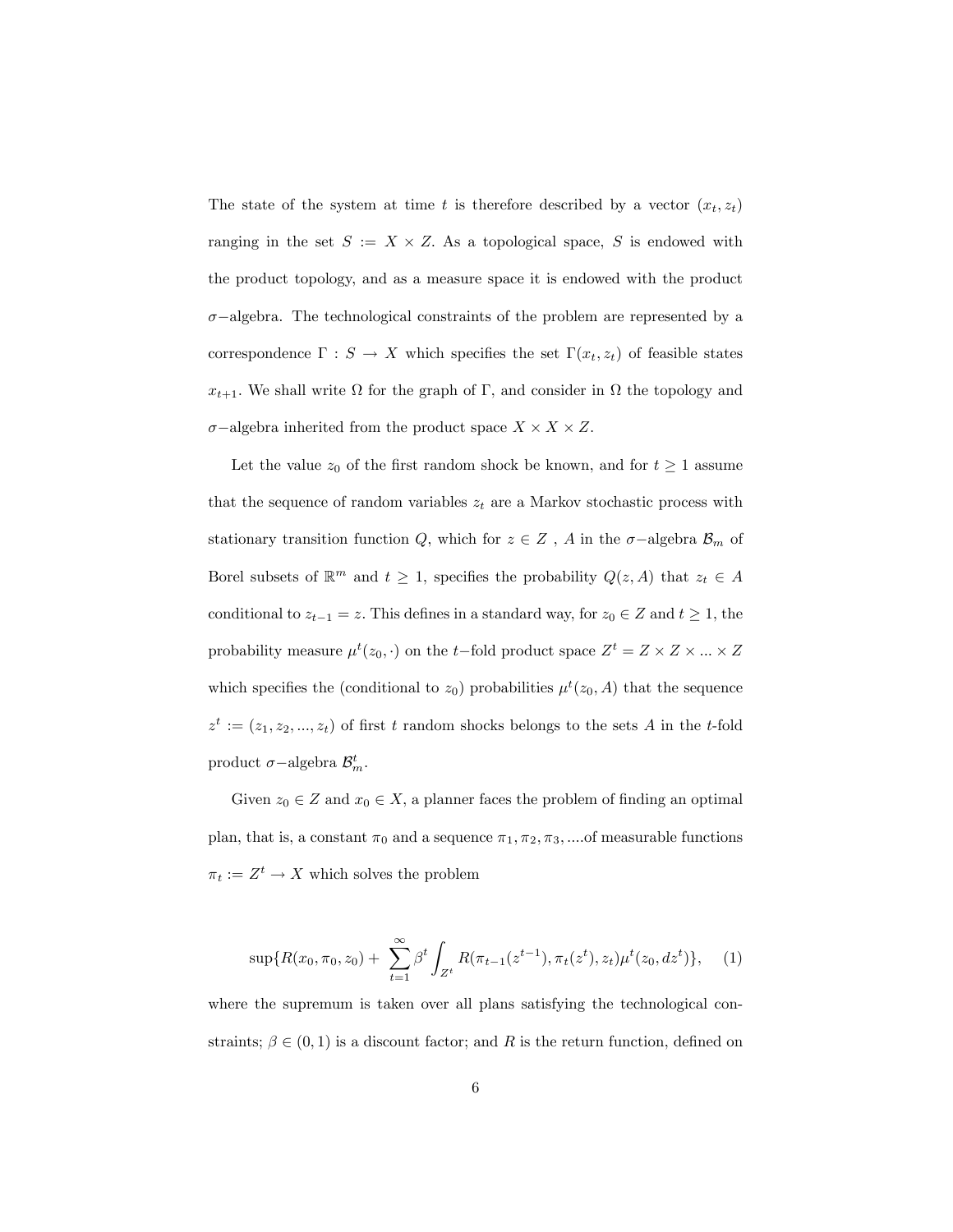the graph  $\Omega$  of the correspondence  $\Gamma$ , so  $R(x_t, x_{t+1}, z_t)$  is the return at time t if the state variable is set to be  $x_{t+1}$  at time  $t+1$  and the current state of the system is  $(x_t, z_t)$ .

## 2.2 Notation and definitions

We now discuss the required conditions on the data in the above problem, explore the scope of application of such conditions, and state several properties derived from such conditions, that are to be used later on.

#### 2.2.1 Lipschitz functions

Given a metric space  $(Y, d)$  and a point  $x \in Y$ , we shall denote by  $U(x, r)$  and  $B(x, r)$  respectively, the open and the closed ball centered at x with radius r.

Recall that a mapping between two metric spaces  $f : (Y, d) \to (Y', d')$  is said to be a Lipschitz mapping if it satisfies  $d'(f(a), f(b)) \leq K d(a, b)$  for all  $a, b \in Y$ and some constant K. We shall write  $f \in L(K)$  for such mapping (or  $L_A(K)$ ) if we want to make explicit some subset  $A \subset Y$  where the Lipschitz condition holds for f restricted to A). The function f is said to be locally Lipschitz on  $Y$ if for every  $x \in Y$  there exists a constant K and an open ball  $U(x, \varepsilon)$ ,  $\varepsilon > 0$ , such that  $f \in L(K)$  on  $U(x, \varepsilon)$ , and we write  $f \in L^{loc}(K)$  (  $L_A^{loc}(K)$ ) if such condition holds on Y (for f restricted to  $A \subset Y$ ). A function v will be said to belong to  $BL_Y(\alpha, K)$   $(BL_Y^{loc}(\alpha, K))$  if  $v \in L_Y(K)$   $(L_Y^{loc}(K))$  and it is bounded by  $\alpha$  (in the supremum norm) on Y.

**Definition 1** : We call L-convex a subset  $C \subset \mathbb{R}^p$  if it is a bilipschitz image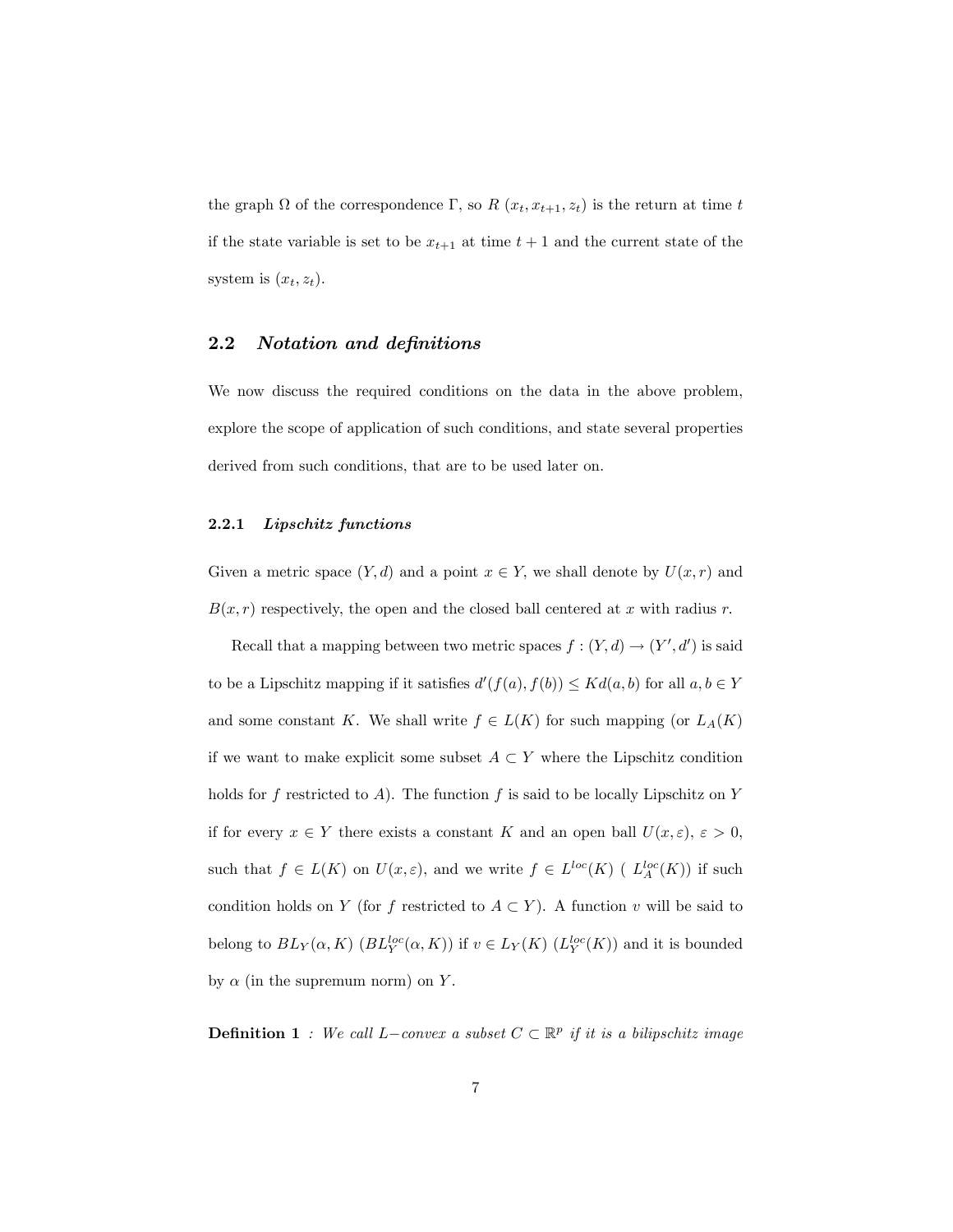of a convex set.

The key property of  $L$ -convex sets is that functions which are locally Lipschitz on them, are also globally Lipschitz. The following lemma can be easily proved

**Lemma 2**: Let  $C \subset S \subset \mathbb{R}^p$  be a L-convex set with  $f(C)$  convex and f bilipschitz, and let  $v: S \to \mathbb{R}$  with  $v \in L_C^{loc}(K)$ . Then  $v \in L_C(\Lambda_C K)$  with

$$
\Lambda_C = K_{f^{-1}} K_f,\tag{2}
$$

where  $K_f$  and  $K_{f^{-1}}$  denote respectively the Lipschitz constants of f and  $f^{-1}$ .

**Remark 3** : If C is convex then we can set  $f = id$ , which shows  $\Lambda_C = 1$ . It is easy to see that in any case  $\Lambda_C \ge 1$  (see note 1). The case  $p = 1$  does not have interest, since a  $L$ -convex subset of  $R$  is an interval.

#### 2.2.2 Correspondences and Hausdorff metric

Given a metric space  $(Y, d)$  and a subset  $A \subset Y$ , we denote by  $[A]_{\delta}$  the  $\delta$ parallel body of A, that is,  $[A]_{\delta} = \bigcup_{x \in A} B(x, \delta)$ . For compact non-empty subsets  $A, B \subset Y$  we define  $d_H(A, B) = \min\{\varepsilon : B \subset [A]_{\varepsilon}\}\$ , and  $D_H(A, B) =$  $\max\{d_H(A, B), d_H(B, A)\}.$  With this definition  $D_H$  is a metric on the set  $\mathcal{H}_Y$ of compact non-empty subsets of Y.  $D_H$  is known in the literature as the Hausdorff metric.

The results in this paper depend on the following qualification of continuity of a correspondence.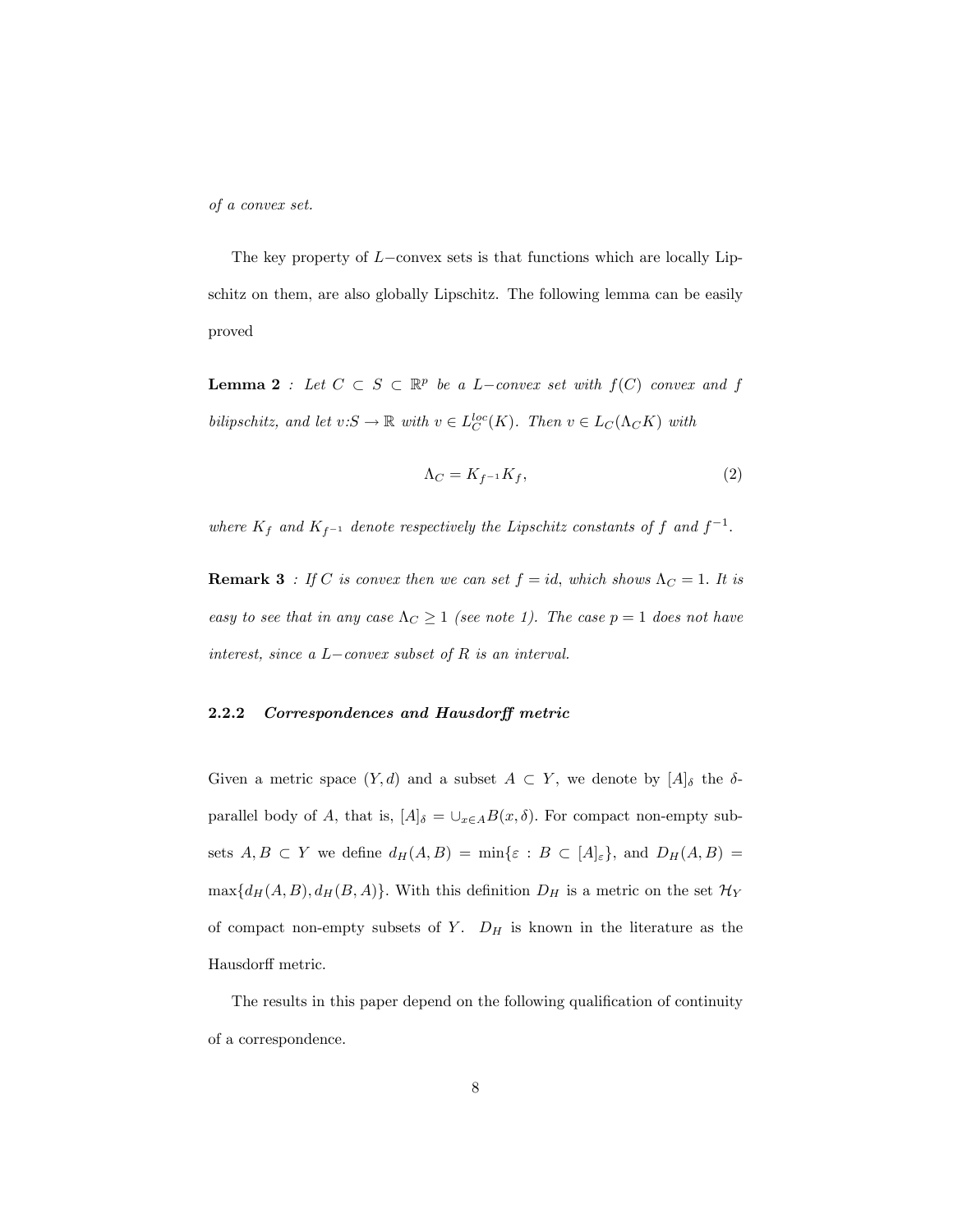**Definition 4** : Let  $\Delta$  :  $X \rightarrow Y$  be a correspondence between metric spaces  $(X, d)$  and  $(Y, d')$ . We say that  $\Delta$  is topologically continuous at x if it is a compact non-empty valued correspondence, continuous at x and  $D_H(\partial \Delta(x), \partial \Delta(y)) \rightarrow$ 0 as  $y \to x$ , where  $\partial \Delta$  denotes the boundary of  $\Delta$ .  $\Delta$  is said to be topologically continuous if it is topologically continuous at all  $x \in X$ .

The topologically continuous correspondences most frequently used in the literature are compact, convex valued continuous correspondences. Indeed, it can be shown that compact and convex valued correspondences are topologically continuous.

The following lemma states the property of the type of correspondences used in the proof of the main result.

**Lemma 5** : Let  $(X,d)$  and  $(Y,d')$  be metric spaces and let  $\Gamma : X \to Y$  be a correspondence topologically continuous at  $x \in X$ . Then

i) For any  $y \in int(\Gamma(x))$ , there exists an open neighbourhood U of x and an open neighbourhood U' of y such that  $U' \subset int(\Gamma(z))$  for all  $z \in U$ .

ii) (Mutual factibility condition) If  $G: X \rightarrow Y$  is a compact valued u.h.c correspondence such that  $G(x) \subset int(\Gamma(x))$ , then there exists an open neighbourhood U of x such that  $G(z) \subset int(\Gamma(x))$  and  $G(x) \subset int(\Gamma(z))$  hold for any  $z \in U$ .

**Proof.** i) Let  $\rho = d'(y, \partial \Gamma(x))$ . We know that  $\rho > 0$  because  $y \notin \partial(\Gamma(x))$ . By lower hemi-continuity of  $\Gamma$ , for a sufficiently small  $\varepsilon$  and for any z with  $d(z, x) < \varepsilon$ , there exists  $z' \in \Gamma(z)$  with  $d'(z', y) < \rho/2$ . By topological continuity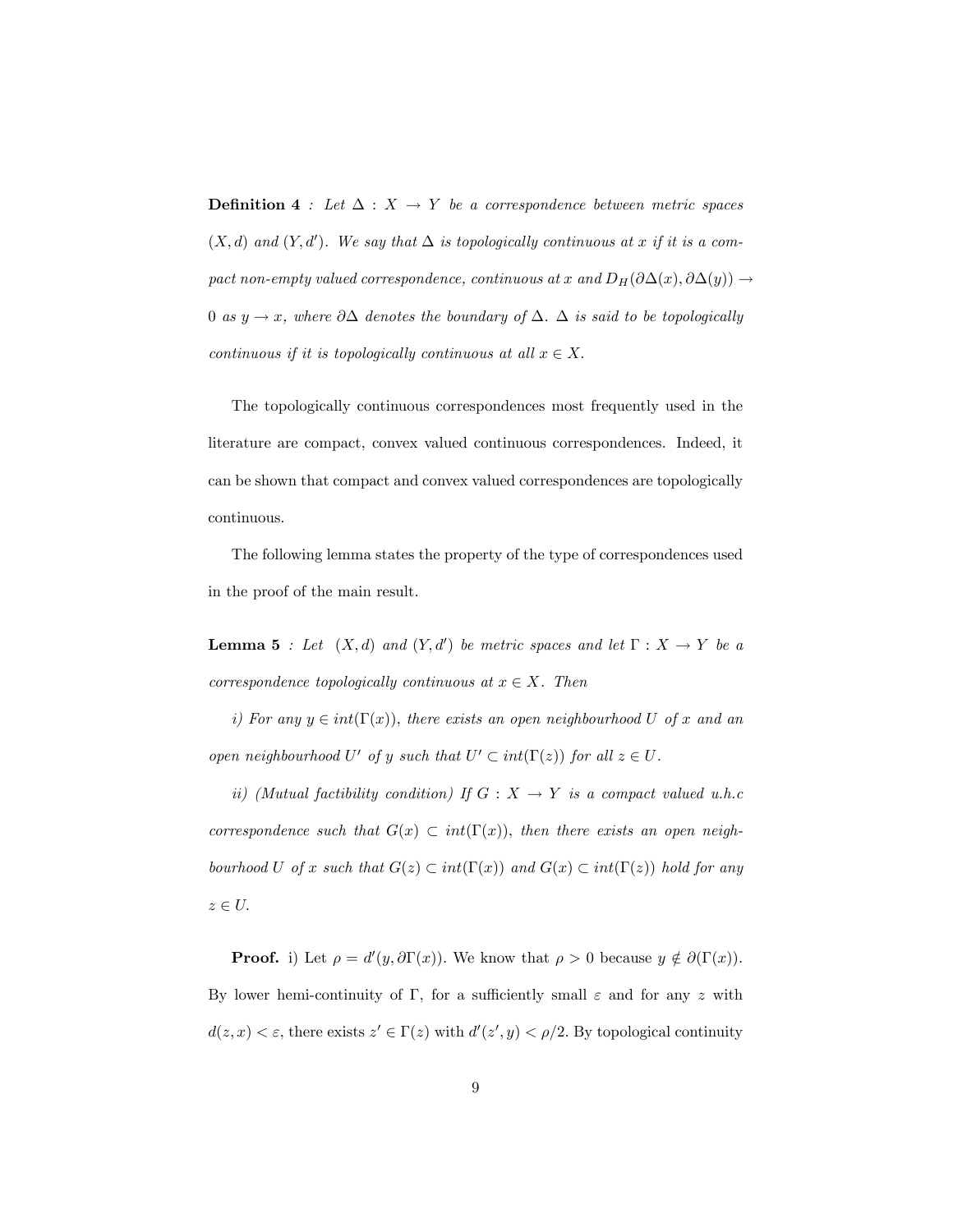of  $\Gamma$ , we also may assume that  $D_H(\partial \Gamma(x), \partial \Gamma(z)) < \rho/2$  holds if  $d(z, x) < \varepsilon$ . In this situation  $B(y, \rho/2) \subset int(\Gamma(z))$  must hold. To check this, assume first that  $B(y, \rho/2) \cap \Gamma(z)^c \neq \emptyset$ . Then  $B(y, \rho/2) \cap \partial \Gamma(z) \neq \emptyset$  since we know that  $z' \in B(y, \rho/2) \cap \Gamma(z) \neq \emptyset$  (see note 2). Let  $z'' \in \partial \Gamma(z)$  with  $d'(y, z'') \leq \rho/2$  and let  $z''' \in \partial \Gamma(x)$  with  $d'(z'', z''') < \rho/2$ . We get the contradiction  $d'(y, z''') < \rho$ . This proves that  $B(y, \rho/2) \subset \Gamma(z)$  hold. Since we have already proved that  $B(y, \rho/2) \cap \partial \Gamma(z) \neq \emptyset$  cannot hold, this shows that if  $d(z, x) < \varepsilon$ , then  $U(y, \rho/2) \subset B(y, \rho/2) \subset int(\Gamma(z)).$ 

ii) By upper hemicontinuity of G there exists an open neighbourhood  $U'$  of x such that, for  $z \in U'$ ,  $G(z) \subset [G(x)]_{\varepsilon}$ , with  $\varepsilon < d_H(G(x), \partial \Gamma(x))$ . By the condition imposed on  $\varepsilon$ ,  $[G(x)]_{\varepsilon} \cap \partial \Gamma(x) = \emptyset$  holds, so  $G(z) \subset int(\Gamma(x))$ .

By part i), for any  $y \in G(x)$  there exists an open neighbourhood  $U_y$  of x such that if  $z \in U_y$  then  $U(y, \varepsilon(y)) \subset int(\Gamma(z))$  holds for a sufficiently small positive  $\varepsilon(y)$ . By compactness we may find a cover  $\{U(y', \varepsilon(y'))\}_{y' \in Y'}$  of  $G(x)$ , where  $Y' \subset Y$  is a finite set. Let  $U = U' \cap_{y' \in Y'} U_{y'}$ , let  $z \in U$  and let  $y \in G(x)$ . Since  $z \in U'$ ,  $G(z) \subset int(\Gamma(x))$  holds, and as  $y \in U(y', \varepsilon(y'))$  for some  $y' \in Y$ and  $z \in U_{y'}$  we get  $y \in U(y', \varepsilon(y')) \subset int(\Gamma(z))$ , so  $G(x) \subset int(\Gamma(z))$ .

The Hausdorff metric gives also sense to the following definition, which allows us to introduce a second (metric) qualification of continuous correspondences

**Definition 6** : Let  $\Delta$  be a compact non-empty valued correspondence from the metric space  $(Y, d)$  to the metric space  $(Y', d')$ . Then we write  $\Delta \in L(K)$  if  $\Delta_H \in L(K)$ , so  $D_H(\Delta(x), \Delta(y)) \leq Kd(x, y), x, y \in Y$ .

Lipschitz correspondences arise in problems of optimal economic growth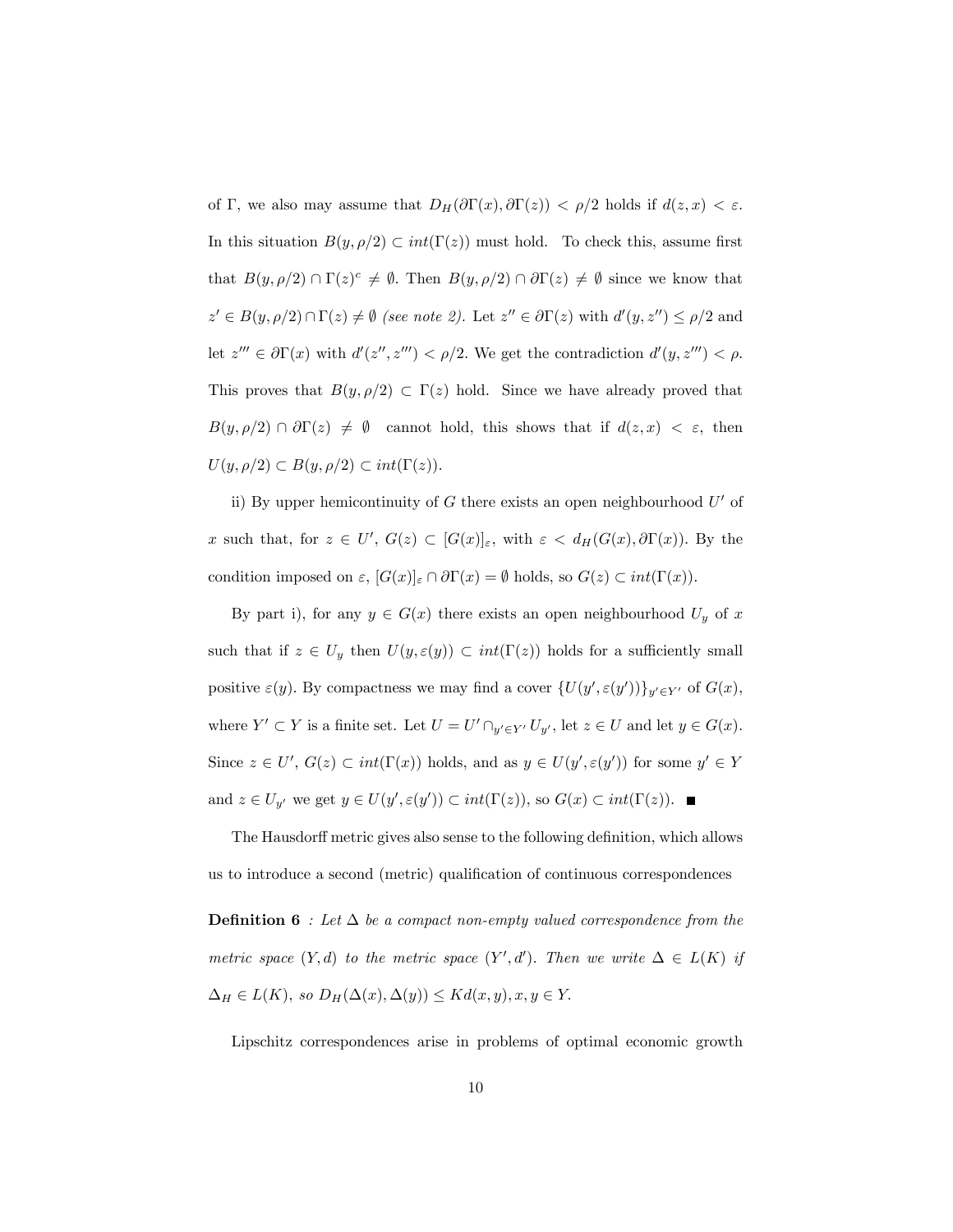and exploitation of renewable resources, with technological constraints given by  $\Gamma(x) = \{y : 0 \le y \le f(x)\}\$  where  $f(x)$  is a Lipschitz production function (law of growth of the resource, in problems of exploitation of renewable resources). It is easy to see that the Lipschitz constant of  $\Gamma$  coincides with that of  $f$  (see note 3).

#### 2.2.3 Lipschitz transition functions

We shall use a metric on the set  $\mathcal{M}_Z$  of Borel probability measures on the domain Z of the random shocks. Notice that the measures  $Q(z, \cdot)$  defined by the transition function described above belong to  $\mathcal{M}_Z$ . We shall consider in  $\mathcal{M}_Z$ the metric given by  $d_{\alpha}(\mu, \nu) = \sup\{|\int f d\mu - \int f d\nu| : f \in BL_Z(\alpha, 1)\}\,$ , where  $BL_Z(\alpha,1)$  is the set of functions  $f: Z \to \mathbb{R}$  such that  $f \in L_Z(1)$  and  $\parallel f \parallel \leq \alpha$ (with  $\|\cdot\|$  the supremum norm). The metrics  $d_{\alpha}$  are equivalent metrics for any (positive) value of  $\alpha$ . The metric  $d_1$  is called Fortet-Mourier distance (see Dudley [14]). If Z is a compact subset of  $\mathbb{R}^m$ , it suffices to take the supremum, in the definition of the metric, over functions  $f \in L_Z(1)$ . We shall denote this metric by  $d(\mu, \nu)$ .

These distances allows us to introduce the following Lipschitz condition in the transition function Q of the Markov process which governs the random shocks

**Definition 7** : We say that the transition function satisfies the Lipschitz condition for the constant  $K_Q$ , and write  $Q \in L_Z(K_Q)$  if the mapping  $\mathcal{Q}(z) := Q(z, \cdot)$ from the metric space  $(Z, d)$ , with d the Euclidean distance, to the metric space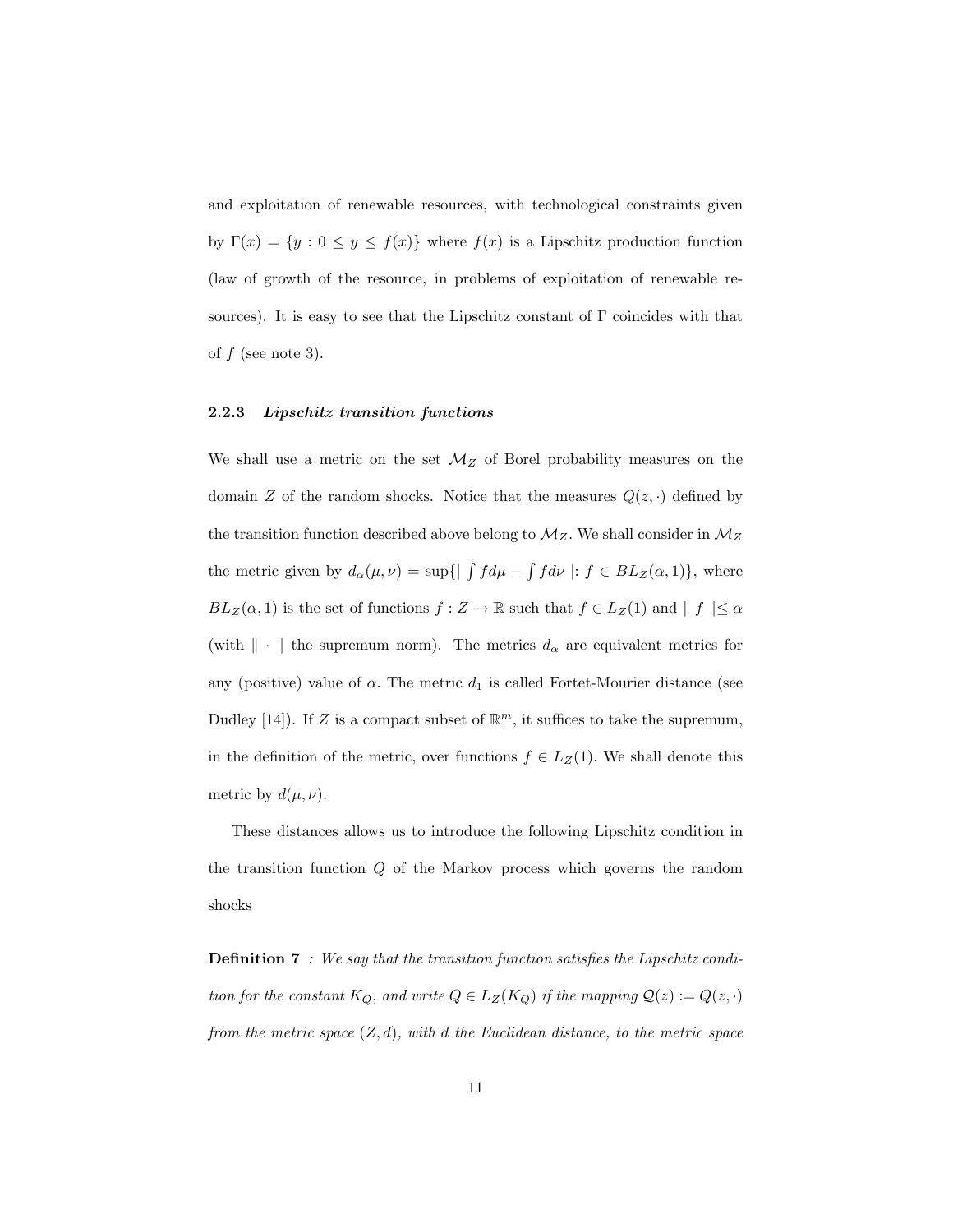$(\mathcal{M}_Z, d_\alpha)$ , with the constant  $\alpha$  specified later on (see (4)), satisfies  $\mathcal{Q} \in L_Z(K_Q)$ .

The transition functions of many standard Markov processes satisfy the condition  $Q \in L_Z(K_Q)$ . As an example, consider the class of Markov processes defined by an initial random variable  $z_0$  in  $\mathbb{R}^m$  and the stochastic difference equation  $z_{t+1} = g(z_t, \theta_t)$ , with  $g: Z \times \mathbb{R}^p \to Z \subset \mathbb{R}^m$ ,  $\{\theta_t\}$  an i.i.d. process with  $\theta_t \in \mathbb{R}^p$ , all t, and g Borel-measurable (see Stokey, Lucas and Prescott [29], chap. 8). The transition function is here defined on the Borel subsets  $A \subset Z$  by  $Q(z, A) = P\{\theta \in \mathbb{R}^p : g(z, \theta) \in A\}$ . Among the Markov processes in this class are AR and VAR models. The following proposition gives a simple sufficient condition for these processes to satisfy Assumption  $IV$  below, which in turn implies the convergence of the process to a unique invariant measure if the state space Z is compact.

**Proposition 8** : If the function  $g(\cdot, \theta)$  : Z  $\rightarrow$  Z satisfies  $g(\cdot, \theta) \in L_Z(K)$ then  $Q \in L_Z(K)$ . Furthermore, if  $K < 1$  and Z is compact, given an arbitrary probability distribution (in  $M_Z$ ) for the random variable  $z_0$ , the probability distributions of the random variable  $\{z_t\}$  converge (at a exponential rate, in the weak topology) to a unique invariant measure independent from  $z_0$ .

**Proof.** Let  $z \in Z$ . For a Borel sets  $A \subset Z$  we have  $Q(z, A) = P\{\theta : g(z, \theta) \in$ A, where P is the invariant probability distribution of the process  $\{\theta_t\}$ . This means that, if  $g_z : Z \to Z$  is the z-section of g defined by  $g_z(\theta) = g(z, \theta)$ , then  $Q(z, \cdot)$  is the image probability distribution of P under the mapping  $g_z$ . For  $\alpha > 0$ ,  $f \in BL_Z(\alpha, 1)$  and  $z, z' \in Z$  the change of variable formula (see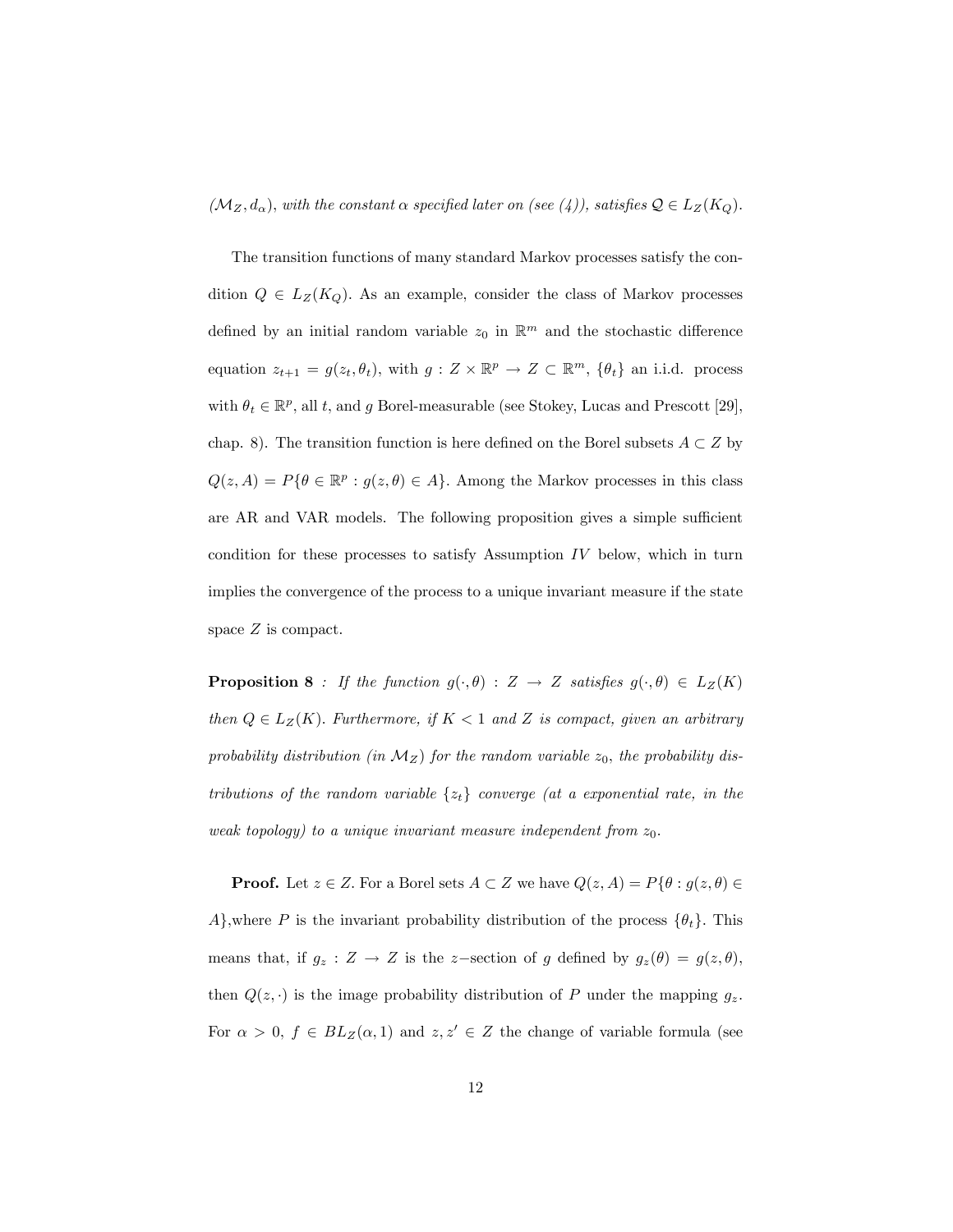Billingsley [4]) gives

$$
\int f(\theta)Q(z, d\theta) - \int f(\theta)Q(z', d\theta) \mid =
$$
\n
$$
= \int \int f(g(z, \theta)) - f(g(z', \theta))dP(\theta) \mid \le
$$
\n
$$
\leq \int |f(g(z, \theta)) - f(g(z', \theta))| dP(\theta) \leq K \|z - z'\|,
$$

where it has been used that  $f \in L_Z(1)$  and  $g(\cdot, \theta) \in L_Z(K)$ . This shows that  $d_{\alpha}(Q(z, \cdot), Q(z', \cdot)) \leq K \parallel z - z' \parallel$ , and the first assertion is proven.

Assume now that  $Z$  is a compact set. Recall that, in this case,  $\mathcal{M}_Z$  endowed with the metrics  $d(\mu, \nu) = \sup\{|\int f d\mu - \int f d\nu| : f \in L_Z(1)\}\)$  is a complete metric space, and the convergence defined by the metrics  $d$  is equivalent to the weak convergence. Let  $T^*$ :  $\mathcal{M}_Z \to \mathcal{M}_Z$  be the adjoint operator associated to the transition function  $Q(z, \cdot)$ , defined by  $T^*(\lambda)(A) = \int Q(z, A)d\lambda(\theta)$  for  $\lambda \in \mathcal{M}_Z$  (see Stokey, Lucas and Prescott [29], chap. 8). We want to prove that, for any  $\lambda \in M_Z$ ,  $T^{*^k}(\lambda) \to \mu \in M_Z$ , where the limiting measure  $\mu$  is independent from  $\lambda$ . We only need to prove that  $T^*$  is a contracting mapping. Given  $f \in L_Z(1)$  and  $\lambda, \lambda' \in \mathcal{M}_Z$  we have

$$
\int f(\theta)dT^*\lambda(\theta) - \int f(\theta)dT^*\lambda'(\theta) \mid =
$$
\n
$$
= \int \int f(\theta)Q(z, d\theta)d\lambda(z) - \int \int f(\theta)Q(z, d\theta)d\lambda'(z) \mid \le
$$
\n
$$
\leq \int \int \int f(g(z, \theta))d\lambda(z) - \int f(g(z, \theta))d\lambda'(z) \mid dP(\theta) =
$$
\n
$$
= K \int \int \int K^{-1}f(g(z, \theta))d\lambda(z) - \int K^{-1}f(g(z, \theta))d\lambda'(z) \mid dP(\theta) \le
$$
\n
$$
\leq K \int d(\lambda, \lambda')dP(\theta) \leq Kd(\lambda, \lambda'),
$$

where it has been used that  $K^{-1}f(g(\cdot, \theta)) \in L_Z(1)$  if  $g(\cdot, \theta) \in L_Z(K).$  This gives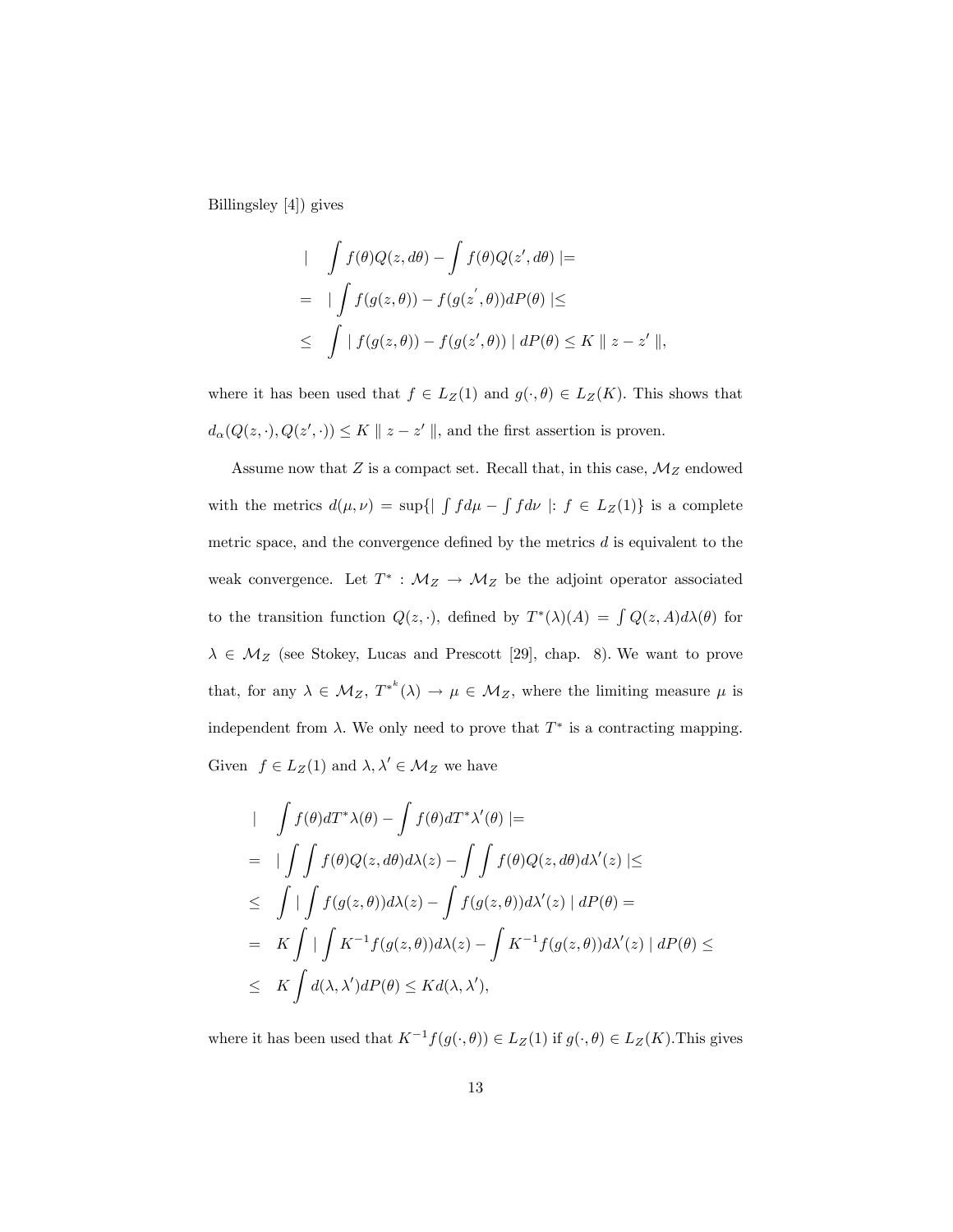$d(T^*\lambda, T^*\lambda') \leq K d(\lambda, \lambda'),$  as it was to be shown.

The following lemma, whose proof is elementary, shows the role played by the requirement  $Q \in L_Z(K_Q)$ .

**Lemma 9** : If the transition function satisfies  $Q \in L_Z(K_Q)$ , then, for  $z, z' \in Z$ ,  $y \in X$ , and  $v \in BL_{y\times Z}(\alpha, K)$ , the following inequality holds

 $\int v(y,\theta)Q(z',d\theta) \leq \int v(y,\theta)Q(z,d\theta) + K_Q \max\{1,K\} || z - z' ||.$ 

# 2.3 Assumptions

We are now ready to formulate our assumptions on the data  $X, Z, R, \Gamma$ , and  $Q$ . Some straightforward consequences of these assumptions used later on are also analyzed in the remainder of this section.

ASSUMPTION I: X is a closed subset of  $R^n$  and Z is a closed subset of  $R^m$ . ASSUMPTION II: R is a real bounded function and  $R \in L_{\Omega}(K_R)$ .

ASSUMPTION III:  $\Gamma$  is a topologically continuous correspondence and  $\Gamma \in$  $L_S(K_{\Gamma}).$ 

ASSUMPTION IV:  $Q \in L_Z(K_Q)$  with  $K_Q \beta < 1$ .

In this paper we shall consider only the case of interior optimal paths (see (10), in Theorem 14). We do not add this assumption to the list above because from that list and the results in Theorem 14, it can be obtained the Lipschitz continuity of the value function in the general case of eventually interior optimal plans (See Morán and Maroto  $[27]$ ). Thus the list above may be considered the basic assumptions for the Lipschitz continuous dynamic programming setting.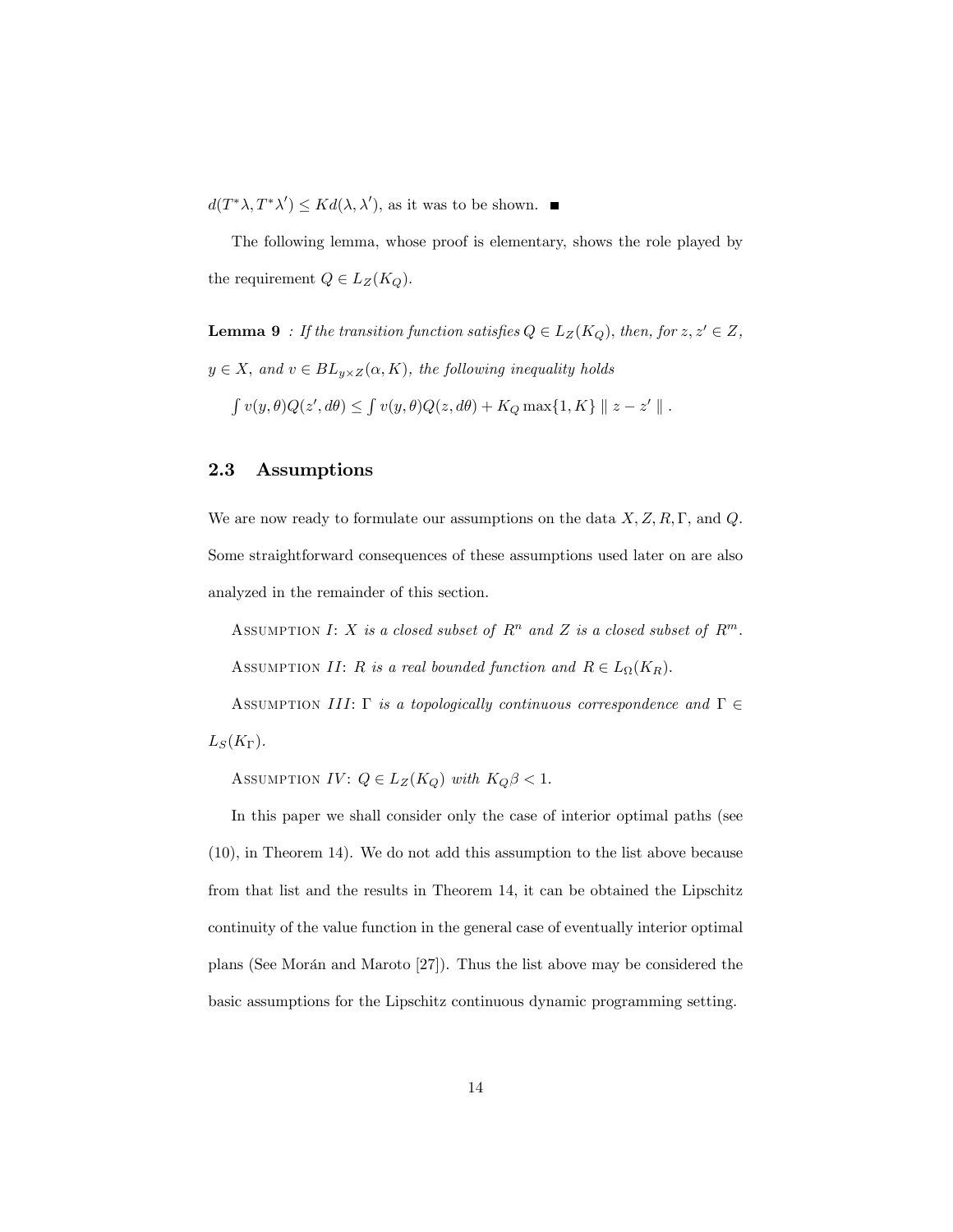Remark 10 : Assumption IV embodies the case of i.i.d. random shocks if we take  $Q(\cdot, A)$  to be constant for each  $A \in B_m$ . In this case  $K_Q = 0$ , and  $\beta K_Q < 1$  always holds. The deterministic version of the optimization problem (1) is also embodied in our analysis if we think of Z as a singleton  $\{z_0\}$  with  $Q(z_0, \{z_0\}) = 1$  and  $Q(z_0, \emptyset) = 0$ . In this case we also have  $K_Q = 0$ . VAR models  $z_t = Az_t + \vartheta_t$  with  $\theta_t$  i.i.d. also satisfy Assumption IV if the eigenvalues of A are inside the unit ball, including VAR models with roots of the unity.

**Remark 11** : In the most classical models of economic growth the marginal utility of capital tends to inÖnity when the capital tend to zero so the return function fails to be a Lipschitz function on a neighbourhood of the origin. These case can be treated in the above setting by considering compact subsets  $Y = X-U$ which do not contain a small neighbourhood U of the origin. The high marginal value on U imposes a fast optimal growth. Then the space  $Y \times Z$ , where the assumptions above hold, may be taken as the phase space of the problem. See Examples 18 and 19 for cases in such situation.

A consequence of Assumption IV is that  $\mathcal{Q}(z) = Q(z, \cdot)$  is a continuous mapping, so the transition function  $Q$  enjoys the Feller property (See Stokey, Lucas and Prescott [29], chap.11).

Since  $X$  and  $Z$  are closed sets by Assumption  $I$ , so it is  $S$ , which, therefore, is also a complete metric space. Let  $BC_S(\alpha)$  denote the set of real continuous functions on S bounded in supremum norm by the constant  $\alpha$ . Bellman operator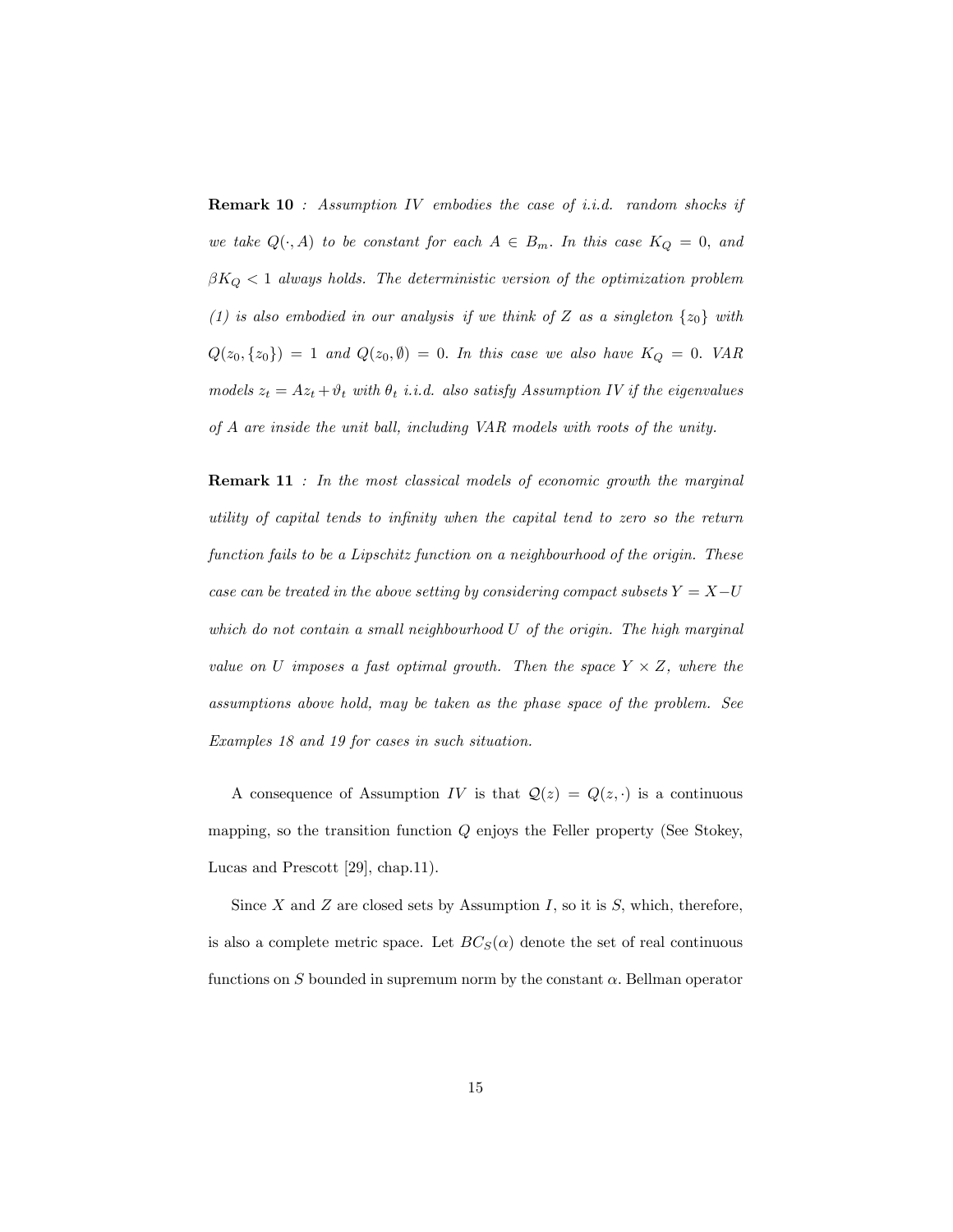$T$ , defined by

$$
T(v(x,z)) = \sup\{R(x,y,z) + \beta \int v(y,\theta)Q(z,d\theta) : y \in \Gamma(x,z)\},\qquad(3)
$$

preserves the set  $BC_S$  of real continuous bounded functions on  $S$ , i.e.  $T$ :  $BC_S \rightarrow BC_S$ , and it is a contractive operator with respect to the supremum norm in  $BC_S$  (see Stokey, Lucas and Prescott [29], chap. 9). It is easy to check that if  $v \in BC_S(\alpha)$  then  $Tv \in BC_S(\parallel R \parallel +\beta\alpha)$ . Thus, under Assumptions  $I - IV$ , setting

$$
\alpha = \| R \| (1 - \beta)^{-1}
$$
 (4)

we have  $T : BC_S(\alpha) \to BC_S(\alpha)$ .

We shall keep from now onwards the value of  $\alpha$  given by (4). It follows from the completeness of  $BC_S(\alpha)$  the existence of a unique  $V \in BC_S(\alpha)$  such that  $T(V) = V$ . Moreover, if  $T^k$  denotes the  $k$ -th iterate of T, then  $\|T^k(v) - V\| \to 0$ for any  $v \in BC_S$  and V is the unique value function of the optimization problem (1).

It is well known that the optimal policy correspondence  $G : S \to X$ , given by

$$
G(x, z) = \{ y \in \Gamma(x, z) : V(x, z) = R(x, y, z) + \beta \int V(y, \theta) Q(z, d\theta) \},
$$

is a compact valued and u.h.c correspondence. For each  $v$   $\in$   $BC_S$  a maximizing correspondence  $G_v$  may be defined by

$$
G_v(x, z) = \{ y \in \Gamma(x, z) : Tv(x, z) = R(x, y, z) + \beta \int v(y, \theta) Q(z, d\theta) \}.
$$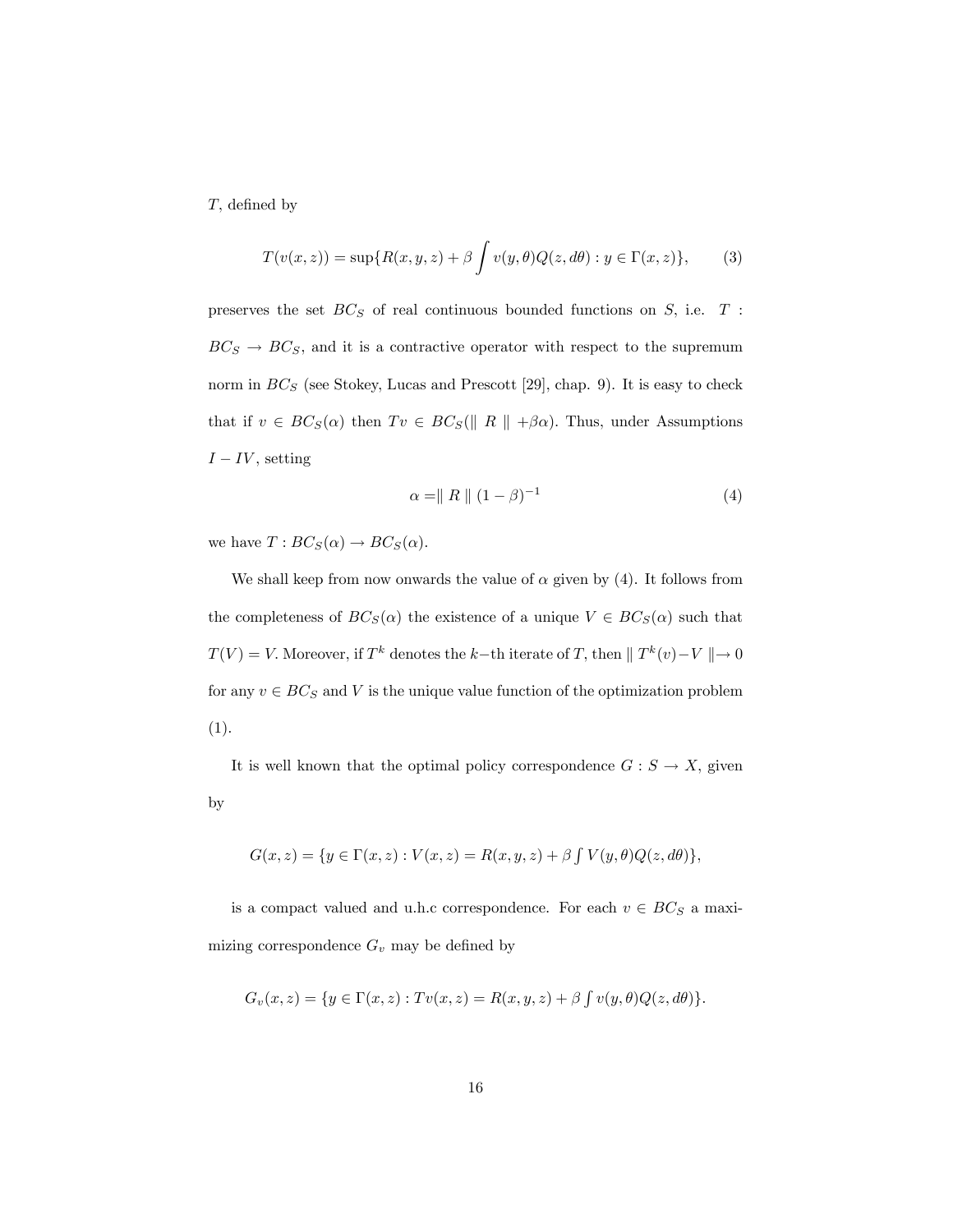Observe that, as a consequence of Theorem of Maximum (see Stokey, Lucas and Prescott [29], Theorem 3.6),  $G_v$  is a u.h.c. and compact valued correspondence.

# 3 Lipschitz regularity of the value function

We first obtain an upper bound for the rate of growth of Lipschitz constants under Bellman operator  $T$  (see definition in expression  $(3)$ ).

The following simple Lemma states a property of Lipschitz correspondences used in Lemma 13.

**Lemma 12** : Let  $\Delta$  :  $(Y,d) \rightarrow (Y',d')$  be a Lipschitz correspondence with  $\Delta \in L_Y(K)$ . If  $x_1, x_2 \in Y$  and  $y \in \Delta(x_1)$  then there exists  $y' \in \Delta(x_2)$  with  $d'(y, y') \leq K d(x_1, x_2).$ 

**Proof.** Assume on the contrary that for all  $y' \in \Delta(x_2)$ ,  $d'(y, y') > Kd(x_1, x_2)$ holds. Then  $y \notin [\Delta(x_2)]_{\varepsilon}$ , for  $\varepsilon = Kd(x_1, x_2)$ , giving the contradiction

$$
D_H(\Delta(x_1), \Delta(x_2)) > Kd(x_1, x_2).
$$

**Lemma 13** : Let  $v \in BC_S$  and  $v \in L(M_0), M_0 \ge 0$ . Then, under Assumptions  $I - IV$ ,  $Tv \in L(M_1)$  holds, with  $M_1 = K_R(1+K_{\Gamma}) + \max\{1, M_0\} \beta K_Q + M_0 \beta K_{\Gamma}$ .

**Proof.** Let  $(x, z), (x', z') \in S$ . We may assume  $Tv(x, z) \ge Tv(x', z')$ . Let y  $\in G_v(x, z)$ , so that it holds

$$
Tv(x, z) = R(x, y, z) + \beta \int v(y, \theta) Q(z, d\theta).
$$
 (5)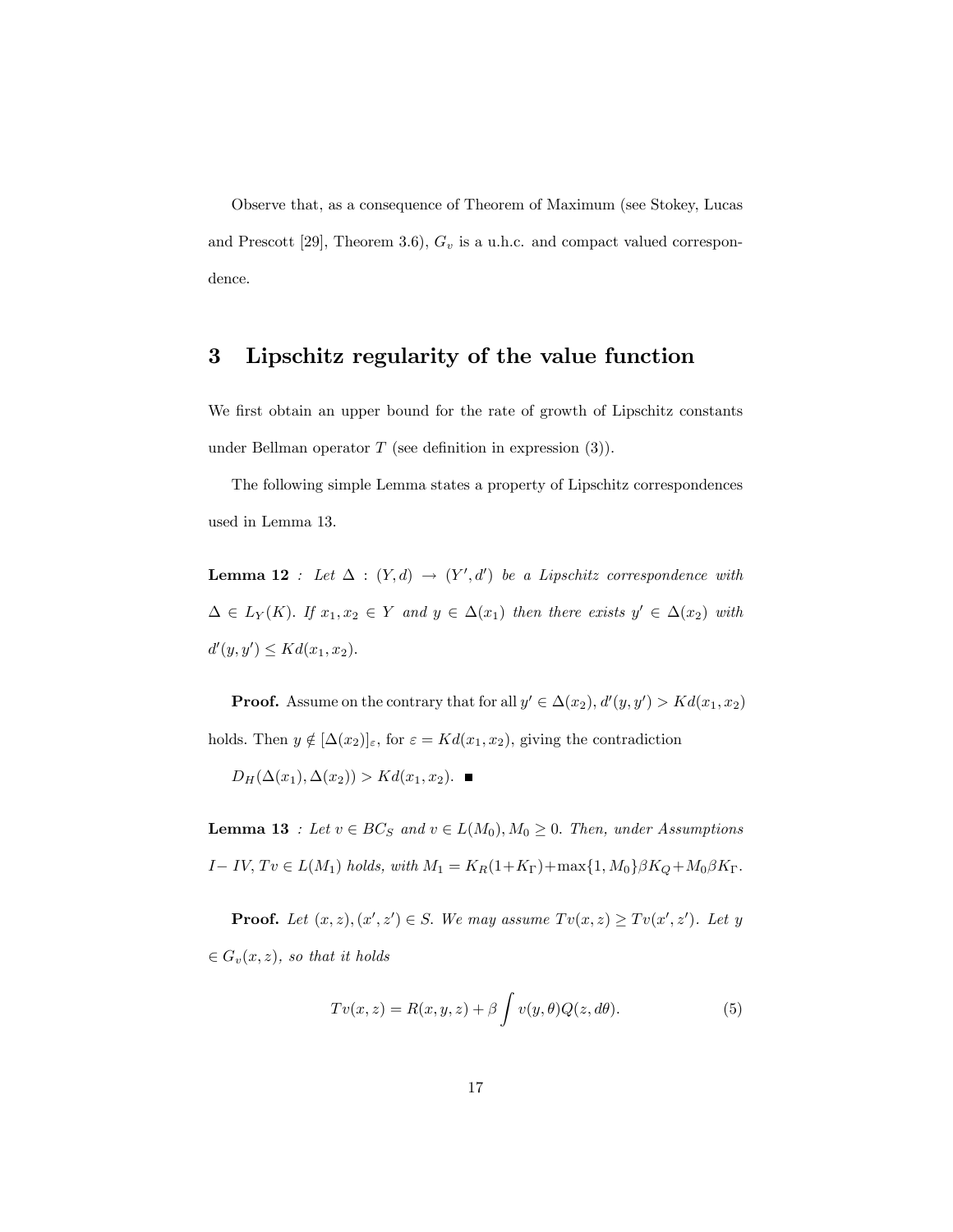Since  $y \in \Gamma(x, z)$  and, by assumption III,

$$
D_H(\Gamma(x, z), \Gamma(x', z')) \le K_{\Gamma} || (x, z) - (x', z') ||,
$$

we may find (see Lemma 12) some  $y' \in \Gamma(x', z')$  with

$$
\| y - y' \| \le K_{\Gamma} \| (x, z) - (x', z') \|.
$$
 (6)

Using Assumption II and  $(6)$  we get for the first summand in  $(5)$ 

$$
R(x, y, z) \leq R(x', y', z') + K_R || (x, y, z) - (x', y', z') || \leq
$$
  
\n
$$
\leq R(x', y', z') + K_R (|| (x, z) - (x', z') || + || y - y' ||) \leq
$$
  
\n
$$
\leq R(x', y', z') + K_R (1 + K_{\Gamma}) || (x, z) - (x', z') ||.
$$
 (7)

For the second summand in (5) using that:  $v \in L_S(M_0)$ ; (6); and Lemma 9 we get

$$
\beta \int v(y,\theta)Q(z,d\theta) \leq \beta \int (v(y',\theta) + M_0 \|y - y'\|)Q(z,d\theta) \leq
$$
  
\n
$$
\leq \beta \int v(y',\theta)Q(z,d\theta) + \beta M_0 K_{\Gamma} \| (x,z) - (x',z') \| \leq
$$
  
\n
$$
\leq \beta \int v(y',\theta)Q(z',d\theta) + \max\{1, M_0\}K_Q\beta \| z - z' \| +
$$
  
\n
$$
+ \beta M_0 K_{\Gamma} \| (x,z) - (x',z') \| \leq
$$
  
\n
$$
\leq \beta \int v(y',\theta)Q(z',d\theta) + \beta(\max\{1, M_0\}K_Q + M_0K_{\Gamma}) \| (x,z) - (x',z') \| .
$$
 (8)

Using that  $Tv(x, z) \ge Tv(x', z'),$  (7) and (8)

$$
\begin{aligned}\n| \quad Tv(x,z) - Tv(x',z')| &= Tv(x,z) - Tv(x',z') \leq \\
&\leq R(x',y',z') + \beta \int v(y',\theta)Q(z',d\theta) - Tv(x',z') + M_1 \parallel (x,z) - (x',z') \parallel.\n\end{aligned}
$$

Lastly, Using that  $y' \in \Gamma(x', z')$  we obtain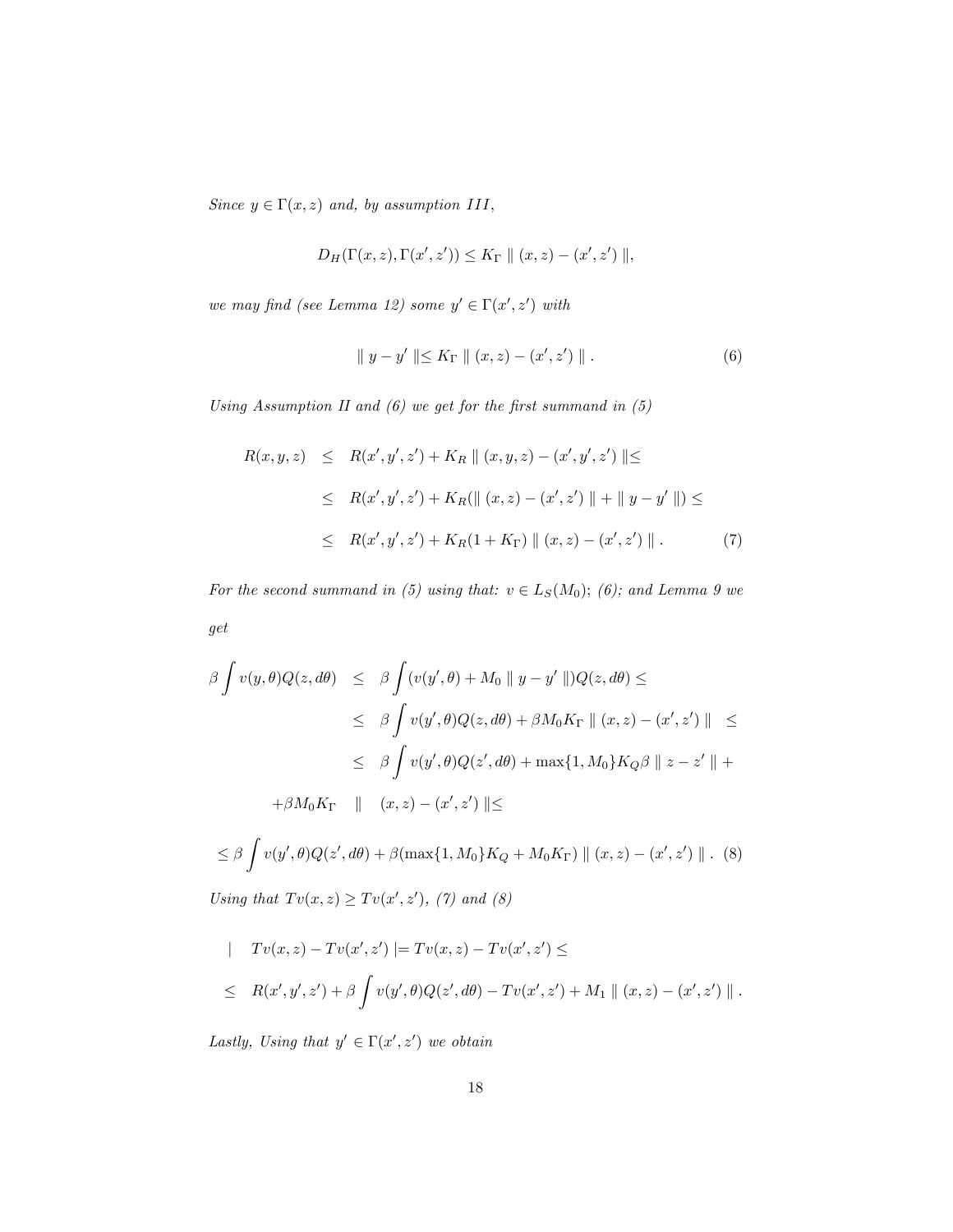$$
| Tv(x, z) - Tv(x', z') | \le M_1 || (x, z) - (x', z') ||.
$$

This lemma shows that the Lipschitz constants  $M_k$  of the iterates  $T^k v$  follow the difference equation

$$
M_k = K_R(1 + K_\Gamma) + \max\{1, M_{k-1}\}\beta K_Q + M_{k-1}\beta K_\Gamma.
$$
 (9)

The result to be proved in this section is the following

**Theorem 14** : Let  $C \subset S$  be a compact set and assume that

$$
G(x, z) \subset int(\Gamma(x, z)) \text{ for all } (x, z) \in C. \tag{10}
$$

Let Assumptions  $I - IV$  hold. Then  $V \in L_C^{loc}(\alpha, K)$ , with  $K = \max\{1, K_R(1 \beta K_Q$ )<sup>-1</sup>}. Let  $w \in BL_S(\alpha, M_0)$ , for some given constant  $M_0$ , and let  $\gamma > 0$ . Then there exists a  $j_0(\gamma)$  such that  $T^j w \in BL_C^{loc}(\alpha, K + \gamma)$ , all  $j > j_0(\gamma)$ . If C is an L-convex set, then  $V \in BL_C(\alpha, \Lambda_C K)$  and  $T^j w \in BL_C(\alpha, \Lambda_C (K + \gamma)),$ all  $j > j_0(\gamma)$ , with  $\Lambda_C$  given by (2).

If we interpret the variable  $x$  as the stock level of some economic resource, the assumption (10) means that neither the exhaustion of the resource nor a null consumption will be optimal at any period. This is the relevant situation in problems of economic growth, if the extinction of the economy is ruled out, and in problems of exploitation of renewable resources, if the extinction of the resource and the paralysis of the exploitation for a period is too costly.

In order to prove Theorem 14, we first ensure that the correspondence  $G_v$ (see definition in Section 2.3) satisfies on  $C$  the condition required to  $G$  in the statement of the above theorem if  $v$  is a small perturbation of  $V$ .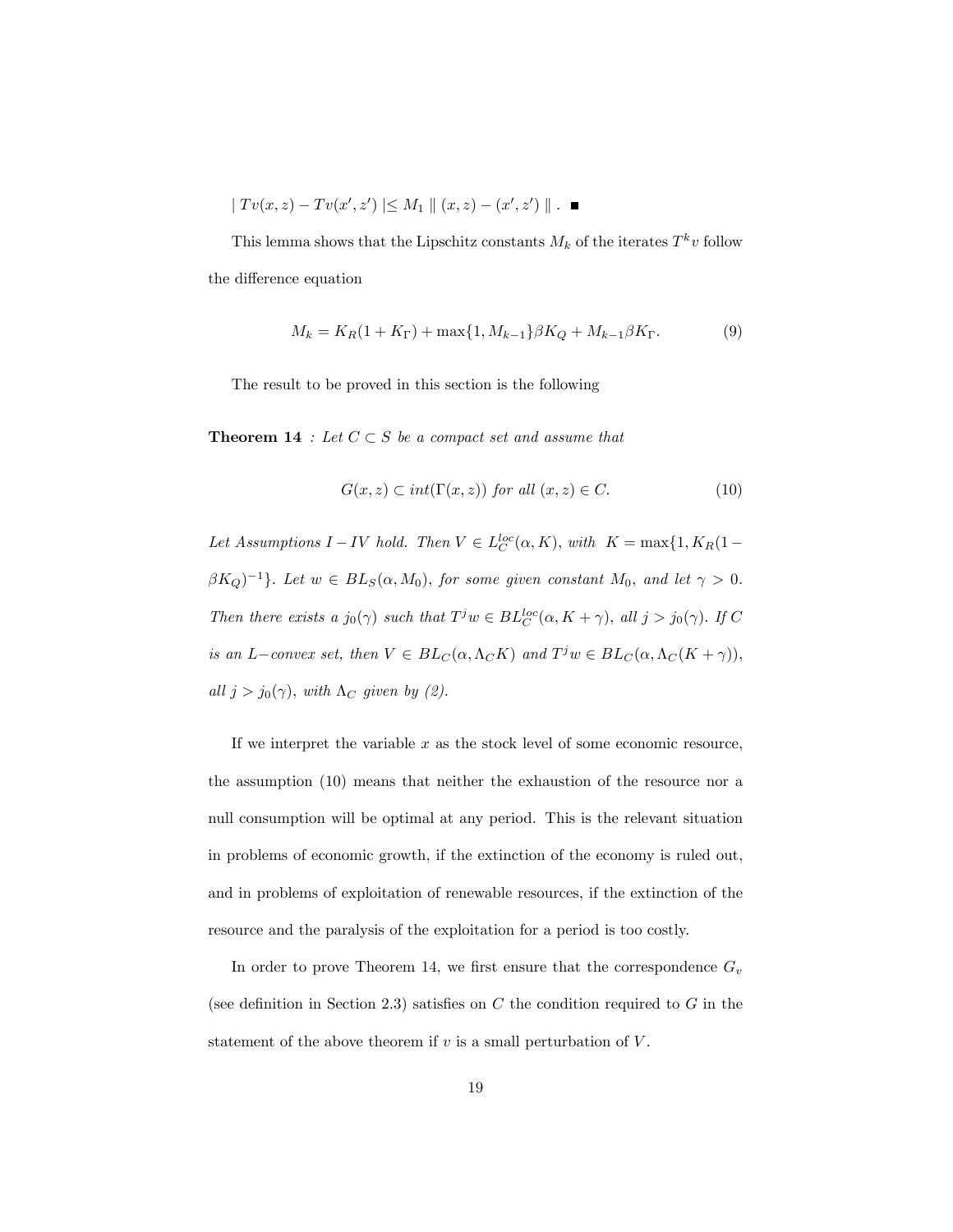**Lemma 15** : i) If  $BC_S$  is endowed with the supremum norm topology and  $BC_S \times S$  is endowed with the product topology, then the correspondence  $G^*$ :  $BC_S \times S \to X$  defined by  $G^*(v, c) = G_v(c)$  is upper hemi-continuous.

ii) There exists an open ball  $U(V)$ , centered at V, of the normed space  $BC_S$ , such that  $G_v(x, z) \subset int(\Gamma(x, z))$  holds if  $(x, z) \in C$  and  $v \in U(V)$ .

**Proof.** i) By Theorem of Maximum, it is enough to check that  $h(v, x, y, z) :=$  $R(x, y, z) + \beta \int v(y, \theta) Q(z, d\theta)$  is a continuous function which, in view of the continuity of R, reduces to check the continuity of the integral term. Let  $(v_k, y_k, z_k)$  $\in BC_S \times S$ , all k, with  $(v_k, y_k, z_k) \rightarrow (v, y, z) \in BC_S \times S$ . We may write

$$
\begin{aligned}\n&\quad \left| \quad \int v(y,\theta)Q(z,d\theta) - \int v_k(y_k,\theta)Q(z_k,d\theta) \right| &\leq \\
&\leq \quad \left| \int v(y,\theta)Q(z,d\theta) - \int v(y_k,\theta)Q(z,d\theta) \right| + \\
&\quad \left| \quad \int v(y_k,\theta)Q(z,d\theta) - \int v(y_k,\theta)Q(z_k,d\theta) \right| + \\
&\quad \left| \quad \int v(y_k,\theta)Q(z_k,d\theta) - \int v_k(y_k,\theta)Q(z_k,d\theta) \right|.\n\end{aligned}
$$

The third summand in the string tends to zero as  $k$  tends to infinity because  $v_k \rightarrow v$  in the supremum norm; the second summand tends to zero because Q enjoys Feller's property; and the first summand tends to zero by Lebesgue theorem of dominated convergence, since the sequence of functions  $v(y_k, \cdot)$  converges to  $v(y, \cdot)$  and  $\parallel v(y_k, \cdot) \parallel \leq \parallel v \parallel < \infty$ .

ii) Assume, by contradiction, that for all  $U(V)$ , all  $(x, z) \in C$  and all  $v \in$  $U(V)$ ,  $\partial \Gamma(x, z) \cap G_v(x, z) \neq \emptyset$ . Then, there exists a sequence  $v_k \to V$  and sequences  $\{(x_k, z_k)\}\$ in C and  $\{y_k\}$ in X with  $y_k \in \partial \Gamma(x_k, z_k) \cap G_{v_k}(x_k, z_k) \neq \emptyset$ . By compactness we may assume  $(x_k, z_k) \rightarrow (x, z) \in C$ . Using that  $\Gamma$  is topo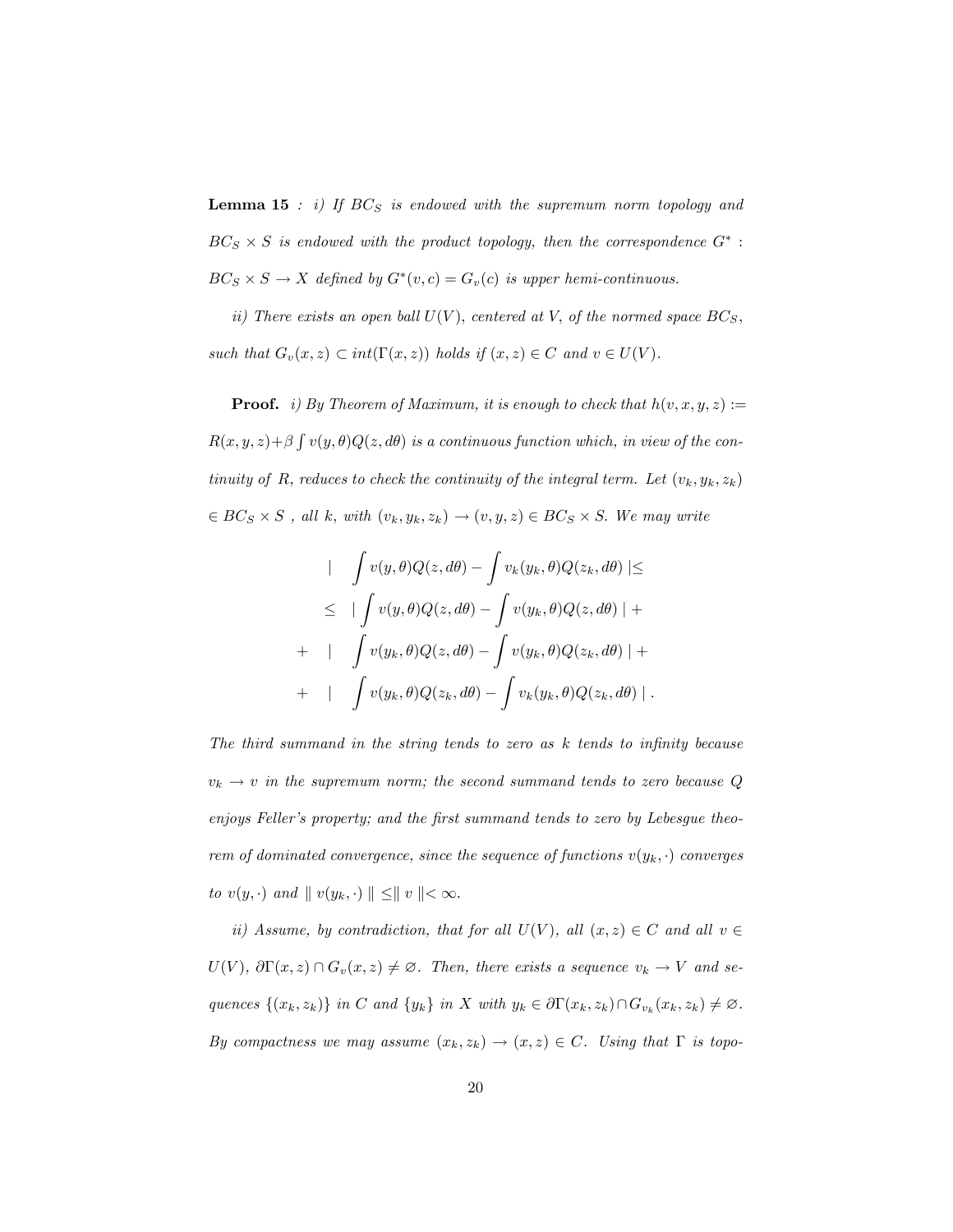logically continuous, so  $D_H(\partial \Gamma(x_k, z_k), \partial \Gamma(x, z)) \to 0$ , and  $y_k \in \partial \Gamma((x_k, z_k)),$ we see that  $d(y_k, \partial \Gamma(x, z)) \rightarrow 0$ . This means that for all k there exists an  $y_k^* \in \partial \Gamma(x, z)$  such  $d(y_k, y_k^*) \to 0$ . By compactness we may assume  $y_k^* \to y$  $\in \partial \Gamma(x, z)$ , so we may assume  $y_k \to y \in \partial \Gamma(x, z)$ . But this is a contradiction, since from the upper hemi-continuity of  $G^*$  and from  $(v_k, x_k, z_k) \rightarrow (V, x, z)$  it follows  $y \in G(x, z) \subset int(\Gamma(x, z))$ .

Next we state an elementary property that provides the basic tool for the proof of Theorem 14.

**Lemma 16** : Under Assumptions  $I - IV$  let  $v \in BL_S(\alpha, M)$ , and assume that  $Tv(x, z) \geq Tv(x', z')$  holds, where  $(x', z'), (x, z) \in S$  are such that  $G_v(x, z) \cap$  $\Gamma(x', z') \neq \emptyset$ . Then  $|Tv(x, z) - Tv(x', z')| \leq (K_R + \max\{1, M\}\beta K_Q) || (x, z) (x', z') \parallel$ .

**Proof.** Let  $y \in G_v(x, z) \cap \Gamma(x', z')$ . We have

$$
| Tv(x, z) - Tv(x', z') | = Tv(x, z) - Tv(x', z') =
$$
  
\n
$$
= R(x, y, z) + \beta \int v(y, \theta) Q(z, d\theta) - Tv(x', z') \le
$$
  
\n
$$
\le R(x', y, z') + K_R || (x, z) - (x', z') || + \beta \int v(y, \theta) Q(z', d\theta) +
$$
  
\n
$$
+ max\{1, M\} \beta K_Q || z - z' || - Tv(x', z') \le
$$
  
\n
$$
\le (K_R + max\{1, M\} \beta K_Q) || (x, z) - (x', z') ||,
$$

where the first inequality holds because  $R \in L_{\Omega}(K_R)$  and using Lemma 9, and the second inequality holds because  $y \in \Gamma(x', z')$ .

Using this lemma we first analyze the local action of  $T$ . This shall give a recursive law for the Lipschitz constants of iterates under Bellman operator of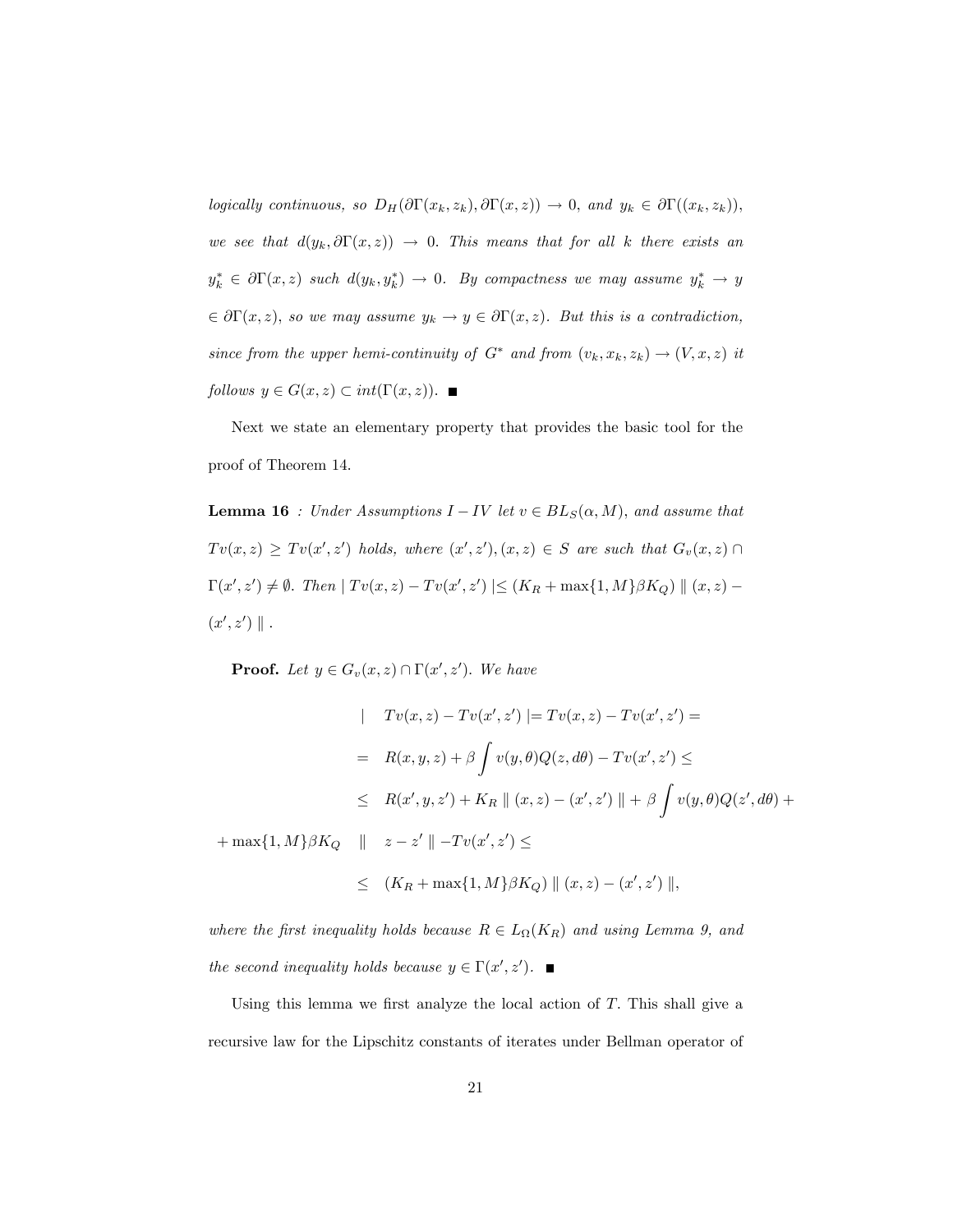functions in  $U(V)$  which is as in (9) without the constant term  $K_{\Gamma}K_{R}$  and the (potentially) growing term  $M_{k-1}\beta K_{\Gamma}$ . The mutual factibility condition (see Lemma 5 (ii)) guarantees that Lemma 16 can be applied to bounded Lipschitz functions in  $U(V)$ .

**Lemma 17** : Assume that  $v \in U(V) \cap BL_S(\alpha, M)$  for some constant M, where  $U(V)$  is as in part ii) of Lemma 15 and let  $c \in C$ . Then there exists an  $\varepsilon > 0$ such that  $Tv \in BL(\alpha, K)$  on  $U(c, \varepsilon)$ , with  $K = K_R + \max\{1, M\} \beta K_Q$ .

**Proof.** By Lemma 15 we know that  $G_v(c) \subset int(\Gamma(c))$  holds for  $c \in C$ . By Lemma 5 applied to the correspondences  $\Gamma$  and  $G_v$ , we know that there exists an open ball  $U(c, \varepsilon)$  such that if  $c' \in U(c, \varepsilon)$ , then  $G_v(c') \subset \Gamma(c)$  and  $G_v(c) \subset \Gamma(c')$  hold. If  $Tv(c) \ge Tv(c')$ , then  $G_v(c) \subset \Gamma(c')$  and Lemma 16 give  $|Tv(c) - Tv(c')| \leq K \parallel c - c' \parallel$ , and we arrive at the same conclusion if  $Tv(c) \le Tv(c')$  using then that  $G_v(c') \subset \Gamma(c)$ .

We have now all the ingredients needed in the proof of Theorem 14.

**Proof.** Let  $U(V)$  be as in Lemma 15 and let  $w \in BL_S(\alpha, M_0)$  where  $M_0$ is some constant. Then, as  $T^k w \to V$ ,  $T^{k_0-1} w \in U(V)$  holds if  $k_0$  is large enough. Hence  $T^{k_0}w \in U(V) \cap BL_S(\alpha, M_{k_0}),$  with  $M_{k_0}$  as given by Lemma 13. Notice that, since  $T$  is a contractive operator,  $U(V)$  is invariant under  $T$ . Reset  $M_0$  equal to the constant  $M_{k_0}$ , let  $c \in C$ , and let  $U(c, \varepsilon(c))$  be an open ball as that given by Lemma 17. We see that  $T^{k_0+k}w \in BL(\alpha, M_k)$  on  $U(c, \varepsilon(c)),$  $k = 1, 2, \ldots$  with  $M_k$  following now the difference equation

$$
M_k = K_R + \max\{1, M_{k-1}\}\beta K_Q.
$$
 (11)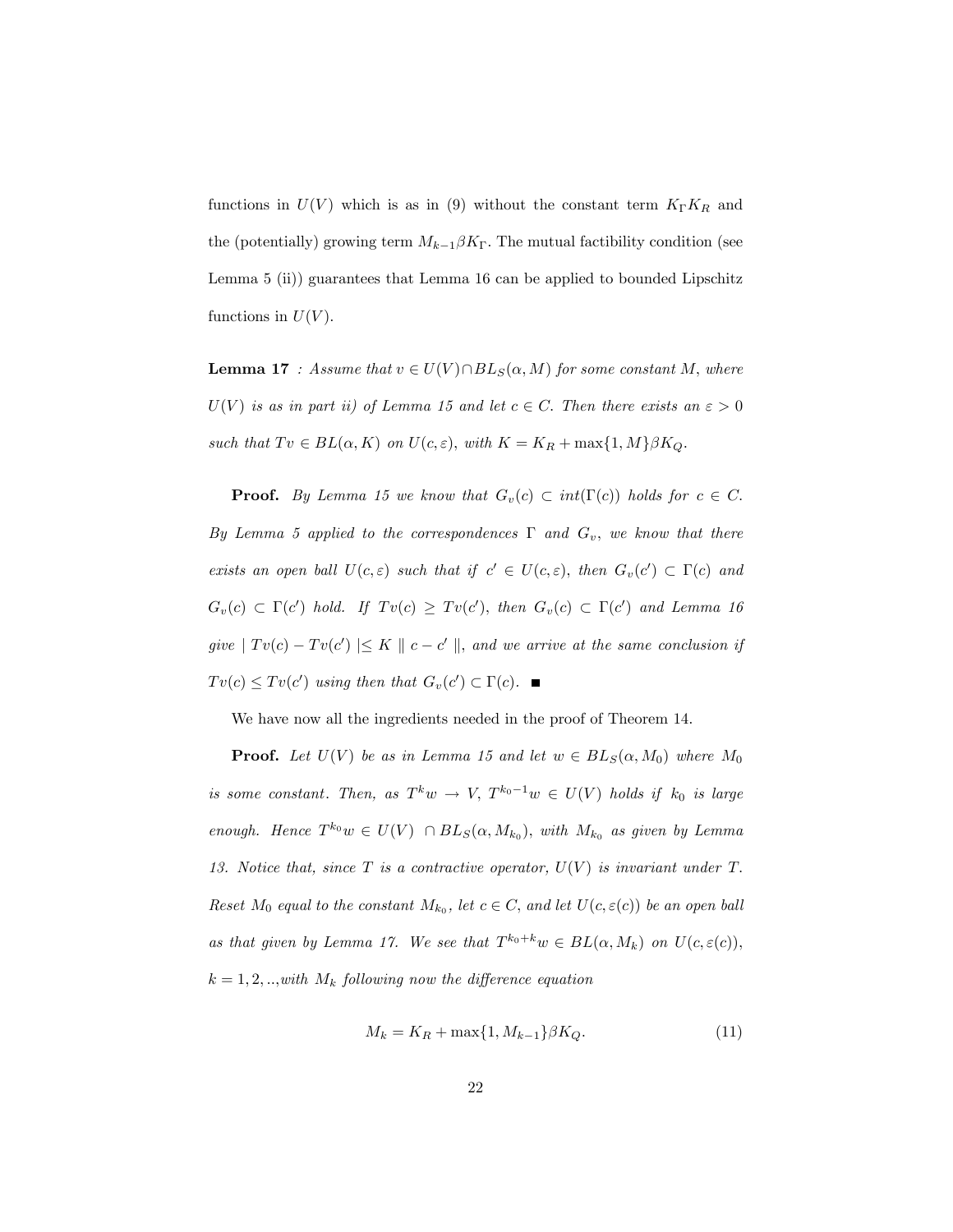If  $K := K_R(1 - \beta K_Q)^{-1} > 1$  and  $M_0 \le 1$ , then  $M_1 = K_R + \beta K_Q$ , and since  $K_R > 1 - \beta K_Q$ , we get that  $M_1 > 1$ . Therefore any solution of equation (11) follows in turn, for  $k \geq 2$ , the difference equation

$$
M_k = K_R + M_{k-1}\beta K_Q. \tag{12}
$$

which converges to its unique equilibrium point K so, there is an integer  $k_1(\gamma)$ such that

$$
T^{k_0+k}w \in U(V) \cap BL(\alpha, K+\gamma), k \ge k_1(\gamma)
$$
\n(13)

on  $U(c, \varepsilon(c))$ . If  $K = 1$  (so  $K_R(1 - \beta K_Q)^{-1} \leq 1$ ) then, whenever a solution of  $(11)$  remains larger than 1, it follows the difference equation  $(12)$ , which converges to its unique equilibrium point  $K_R(1 - \beta K_Q)^{-1} \leq 1$ . If, for some k, we have  $M_k \leq 1$  (which necessarily occurs in a finite number of steps if  $K_R(1 - \beta K_Q)^{-1} < 1$ , see note 4), then  $M_{k+1} = K_R + \beta K_Q \le 1$ , because now  $K_R \leq 1 - \beta K_Q$ . Thus (13) always holds.

Set  $j_0(\gamma) = k_0 + k_1(\gamma)$ . Then  $T^j w \in BL_{U(c, \varepsilon(c))}(\alpha, K + \gamma)$  for  $j \geq j_0(\gamma)$ , which shows  $T^j w \in BL_{C}^{loc}(\alpha, K + \gamma), j \geq j_0(\gamma)$ , and if C is a L-convex,  $T^j w \in$  $BL_C(\alpha, \Lambda_C(K + \gamma)), j \geq j_0(\gamma)$  by Lemma 2.

Since the set of functions  $BL_{U(c,\varepsilon(c))}(\alpha, K + \gamma)$  is a closed set of functions and  $T^j w \in BL_{U(c,\varepsilon(c))}(\alpha, K + \gamma), j \geq j_0(\gamma)$ , we see that  $V \in BL_{U(c,\varepsilon(c))}(\alpha, K + \gamma)$  $\gamma$ ) (see note 5). This shows that  $V \in L_C^{loc}(\alpha, K + \gamma)$ , and as  $\gamma$  was arbitrarily small, we get  $V \in L_C^{loc}(\alpha, K)$ . If C is L-convex, Lemma 2 gives  $V \in L_C(\alpha, \Lambda_C K).$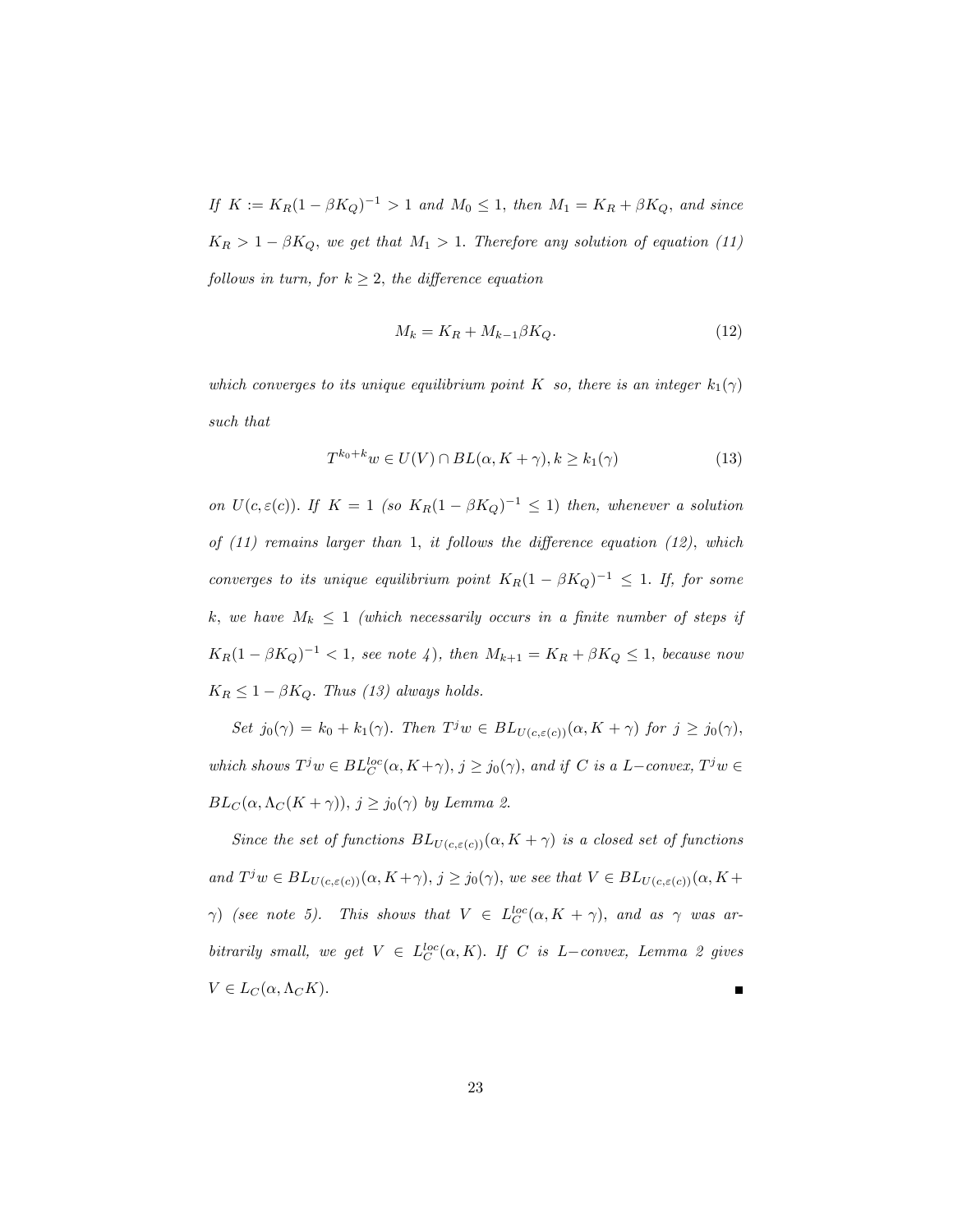# 4 Examples

All data in the examples below were generated using a AXP-2100/AMP500 DIGITAL Computer, coded in standard FORTRAN 77.

## 4.1 Deterministic example

Example 18 An application of Theorem 14: Non-Concavity in Growth Models

The optimization problem is

$$
\max_{\{x_{t+1}\}_{t=0}^{\infty}} \left\{ \sum_{t=0}^{\infty} \beta^t U(f(x_t) - x_{t+1}) : 0 \le x_{t+1} \le f(x_t), \ t = 0, 1, 2... \right\}, \tag{14}
$$

where  $\beta \in (0,1)$  is a discount factor;  $x_t$  is the capital stock at period t;  $U(c_t)$  is the utility function of a private owner of a firm or household, where  $c_t = f(x_t) - x_{t+1}$  is the consumption at period t; and  $f(x_t)$  is a production function. Note that  $(14)$  is the classical problem of optimal growth in a onesector model.

The Bellman equation associated to (14) is in this case

$$
V(x) = \max_{0 \le y \le f(x)} \{ U(f(x) - y) + \beta V(y) \}.
$$
 (15)

We have analyzed the case of the utility function  $U(x) = x^{0.7} + x^3 - x$  which is increasing, concave for low consumption levels, and it possesses an interval of convexity for high consumption levels. The numerical experiment shows that the optimal behaviour implied by such utility is rather common at a microeconomic level (see Rothenberg  $[28]$ , and Arrow et al.  $[1]$ , for theoretical justification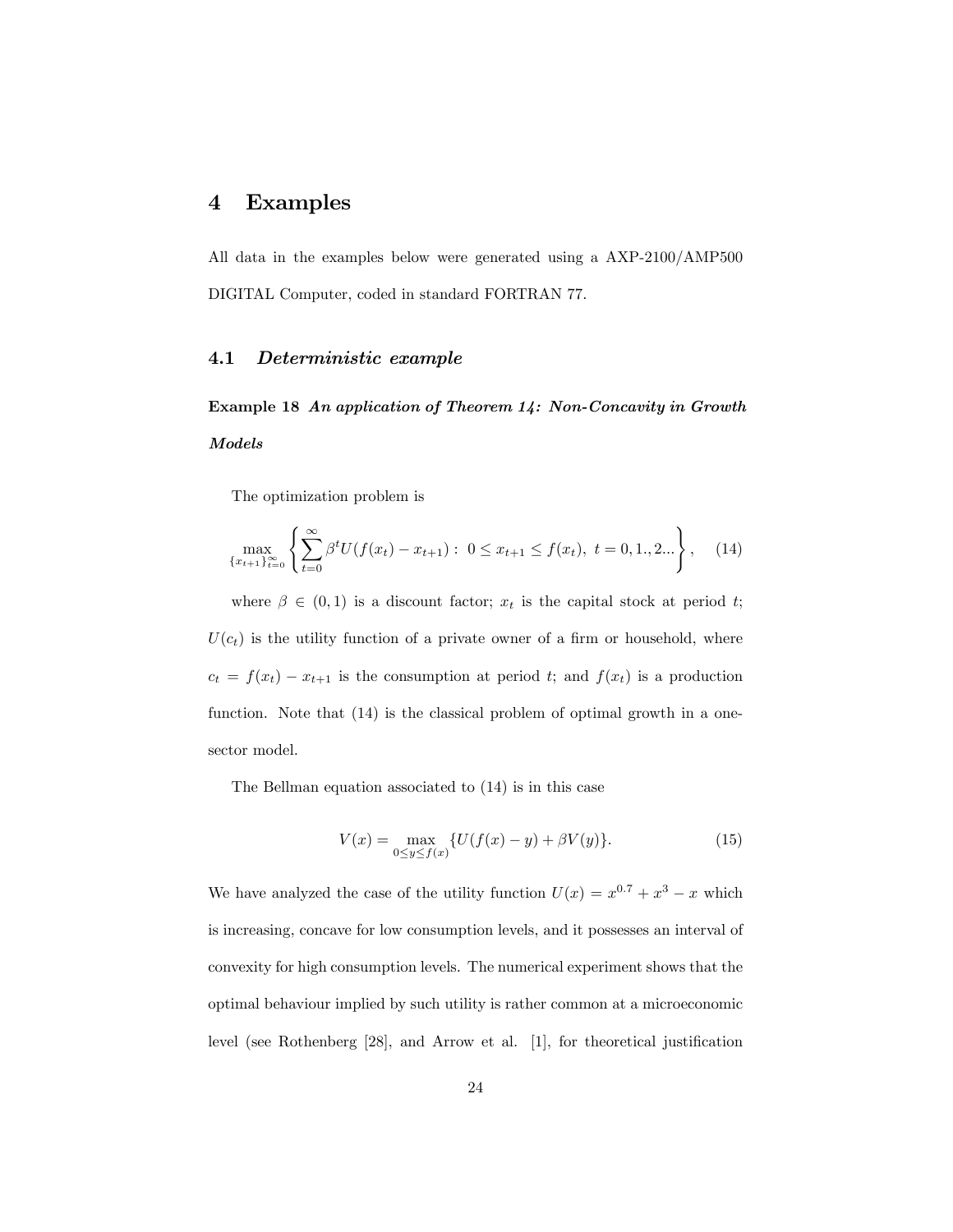of nonconcave utility functions in microeconomic problems). It is cyclical: It maintains low consumptions levels for some periods of time, and then makes a large consumption. The production function considered is  $f(x) = 0.95x \exp(1$  $x$ ). It is concave and with strictly positive marginal productivity in the interval  $[0, x_e]$ , with  $f(x_e) = x_e = 1 + \ln 0.95 < 1$ , which is the relevant domain of f (see fig.  $1-b$ ).

In figs. 1-a and 1-b we can see the value function solution of  $(15)$  and the associated optimal policy correspondence respectively. There are countably many discontinuities in the optimal policy following a visible pattern synchronized with jumps upwards in the marginal value of capital stock. In fig. 1-b the production function is also plotted. There is not extinction of the economy, since all solutions are interior. In particular, the optimal capital stock satisfies  $x_{t+1} \geq x' \simeq 0,03$  if  $x_t \geq x'$ . Since  $x_{t+1} > x_t$  if  $x_t \leq x'$ , Theorem 14 applies to this example taking  $Y = [x, 1]$ , with  $0 < x \leq x'$ , as state space of the problem (see Remark 11). Fig. 1-b reveals that one strongly attractive period-six cycle, supports the long run behavior of the optimal paths. Research in progress is addressed to the analytical characterization of the threshold point, beyond which the main part of the savings are expended in a large consumption.

# 4.2 An stochastic example

## Example 19 : Stochastic Optimal Growth

We analyze here the Example (18) in a stochastic setting. Randomness enters in the problem through a multiplicative random shock which modifies the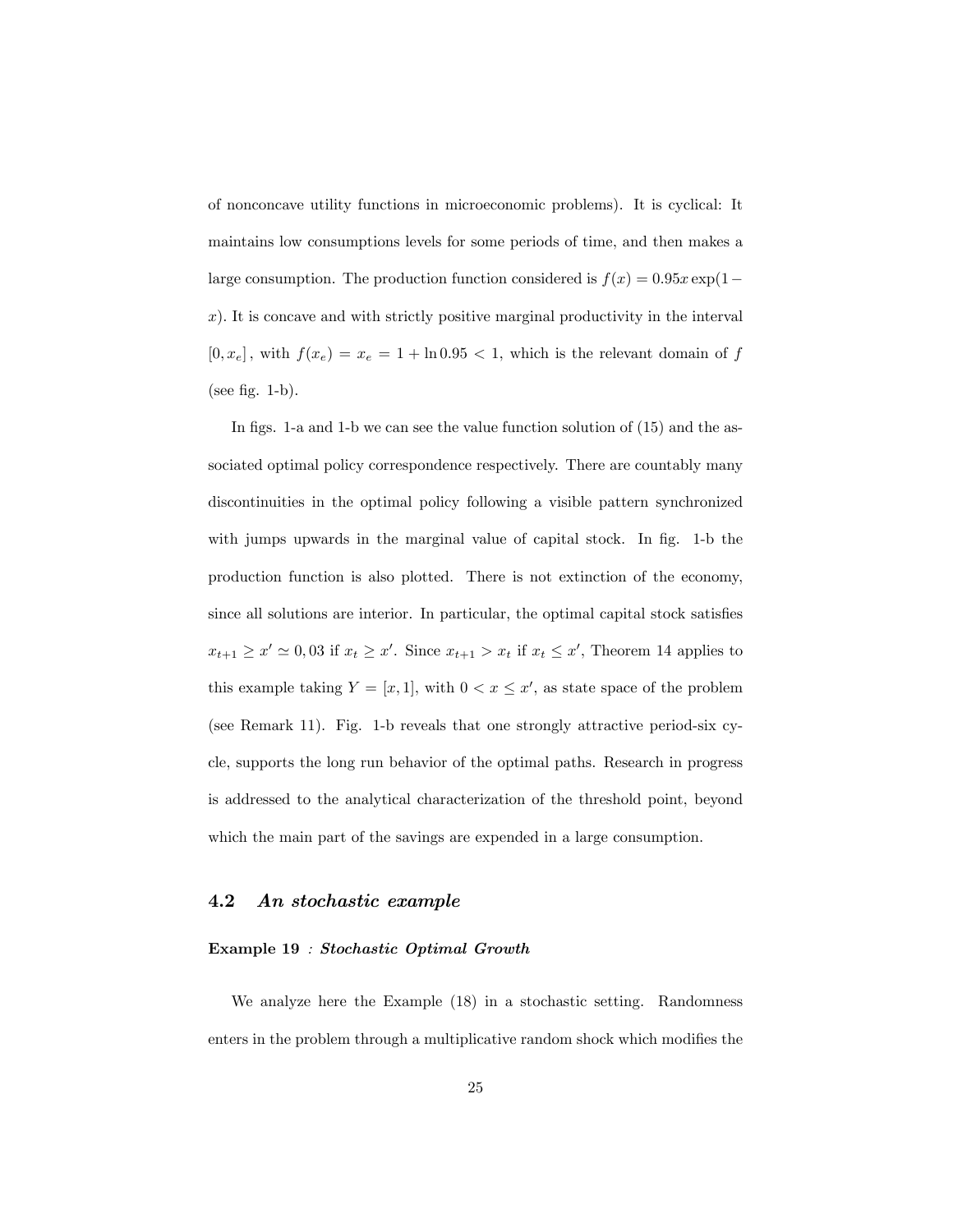production function  $f$ , reflecting, for instance, the action of a exogenous shock which affects negatively to the production function. The intensity  $z_t$  of the multiplicative shock at period t is described by a stochastic i.i.d. process  $\{z_n\}$ where  $z_n = 0, 5+0, 5z'_n$  with  $z'_n$  distributed as a  $\beta(0.5, 0.5)$ . The output at period t corresponding to a resource level x is given by  $z_t f(x)$ . The Bellman equation is written now  $V(x, z) = \max_{0 \le y \le z} f(x) \{U( z f(x) - y) + \beta \int_Z V(y, \theta) d\mu(\theta) \},\$  where  $Z = [0.5, 1]$  is the support of the probability distribution  $\mu$  of  $z_n$ . Fig. 2 shows the value function of the problem. Notice that the value function is not a Lipschitz function on  $X \times Z$  since the marginal return of capital stock tends to infinity when the stock tends to zero. The numerical analysis reveals that there exists a minimal capital stock  $\bar{x} = 0.003$  such that  $\bar{G}(x) \ge \bar{x}$  if  $x \ge \bar{x}$ , so we may use  $Y \times Z$ , with  $Y := [\overline{x}, 1]$ , as state space, as indicated in Remark 11. There is no extinction in this economy, as it can be checked that all optimal paths from a endogenous state  $x_0 \geq \overline{x}$  are always interior, so Theorem 14 applies to the set  $Y \times Z$ .

If we compare the value function in this stochastic example with that in the deterministic case, Example 18, we can see that the uncertainty derived from the random shock produces an smoothing effect on the value function. Further numerical analysis reveals discontinuities in the  $z$ -sections of the optimal policy correspondence, which should cause non-smoothness of the value function.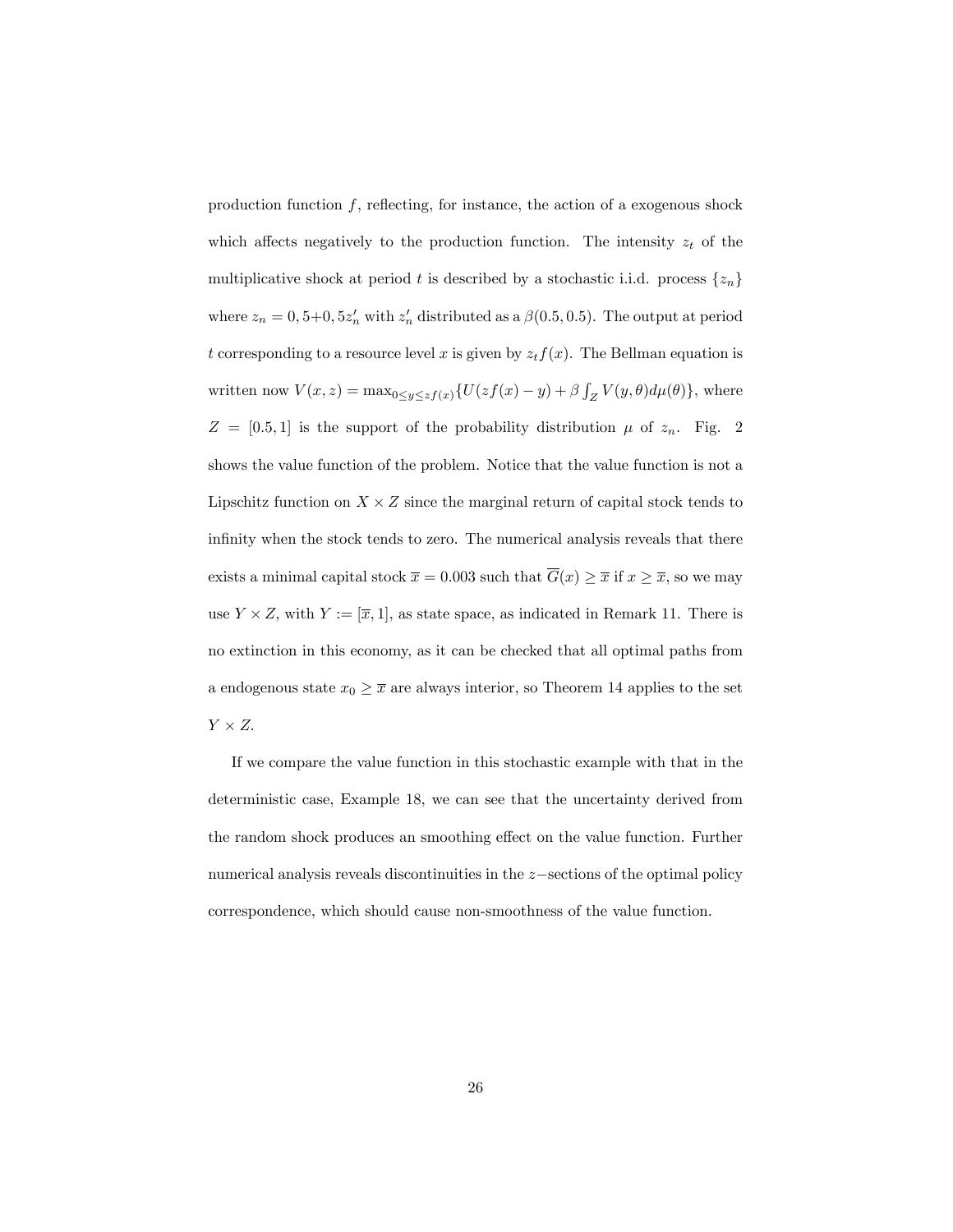# 5 Concluding remarks

There are three directions for the future extension of this research:

1) In Morán and Maroto  $[26]$ , we analyze the convergence of the algorithm for the numerical computation of the value function. The Lipschitz continuity of the value function is the only assumption that we need in order to obtain a rate  $O(\delta)$  of convergence of the numerical algorithm, where  $\delta$  is the diameter of the discrete grid of points used for the computation.

2) The results in this paper for the case of interior optimal plans allow us to prove the Lipschitz continuity of the value function for the case of eventually interior optimal plans. This case is relevant to the area of optimal exploitation of renewable resources where the existence of nonconcavities has been largely admitted.

3) As a future perspective, the results in this paper allow us the use of powerful tools of non-smooth analysis (Clarke [9]). In the same spirit, an incipient development of a theory of dynamical systems with evolution law governed by correspondences (Lasota and Myjak [19, 20]), closely related to fractal geometry (Hutchinson [18]), open the perspective of the analysis of the long run behaviour of optimal policies and asymptotic stability of dynamical equilibria if nonuniqueness in the policy correspondence is allowed, so in the deterministic as in the stochastic settings. For recent research on chaotic behaviour of optimal paths, see also Majumdar et al. [24].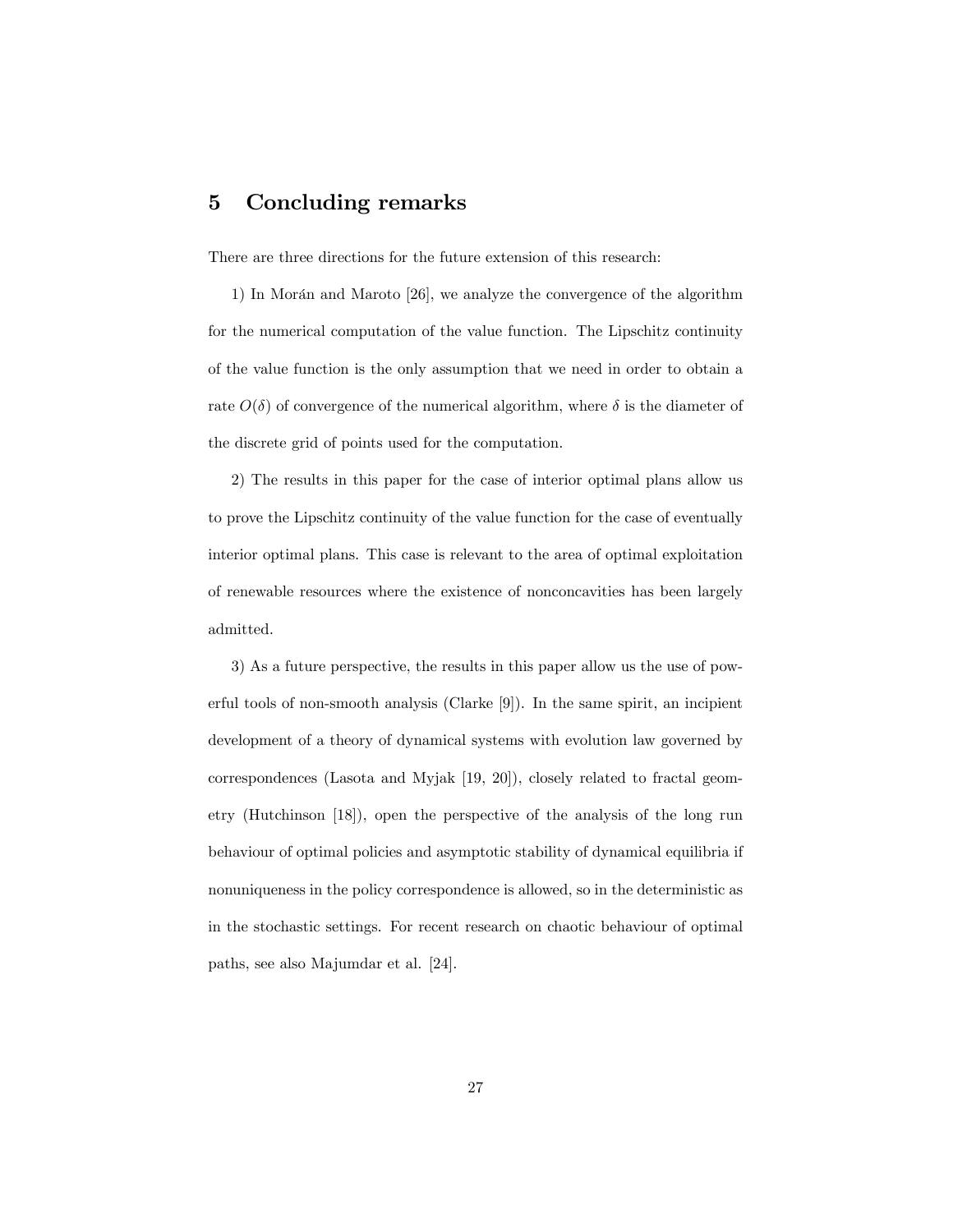# References

- [1] K.J. Arrow, N. Yew-Kwang, X. Yang, Increasing returns and economic analysis, Macmillan Press, London, 1998.
- [2] M. Bardi, I. Capuzzo-Dolcetta, Optimal Control and Viscosity Solutions of Hamilton-Jacobi-Bellman Equations, Birkhäuser, Boston, 1997.
- [3] D. P. Bertsekas, Convergence of Discretization Procedures in Dynamic Programming, IEEE Transactions on Automatic Control. AC-20 (1975) 415- 419.
- [4] P. Billingsley, Probability and Measure, John Wiley & Sons, New York, 1995.
- [5] T. Bjørndal, Production in a Schooling Fishery: The case of the North Sea Herring Fishery, Land Economics. 65 (1988) 49-56.
- [6] T. Bj $\emptyset$ rndal, J.M. Conrad, The dynamics of an open access fishery, Canadian journal of Economics. 20 (1987) 74-85.
- [7] W. Brian, Increasing returns and path dependence in the economy, University of Michigan Press, 1994.
- [8] C.W. Clark, Economically optimal policies for the utilization of biologically renewable resources, Mathematical Biosciences. 12 (1971) 245-260.
- [9] F.H. Clarke, Optimization and Nonsmooth Analysis, Vol. 5 of Classics in Applied Mathematics, SIAM, Philadelphia, 1990.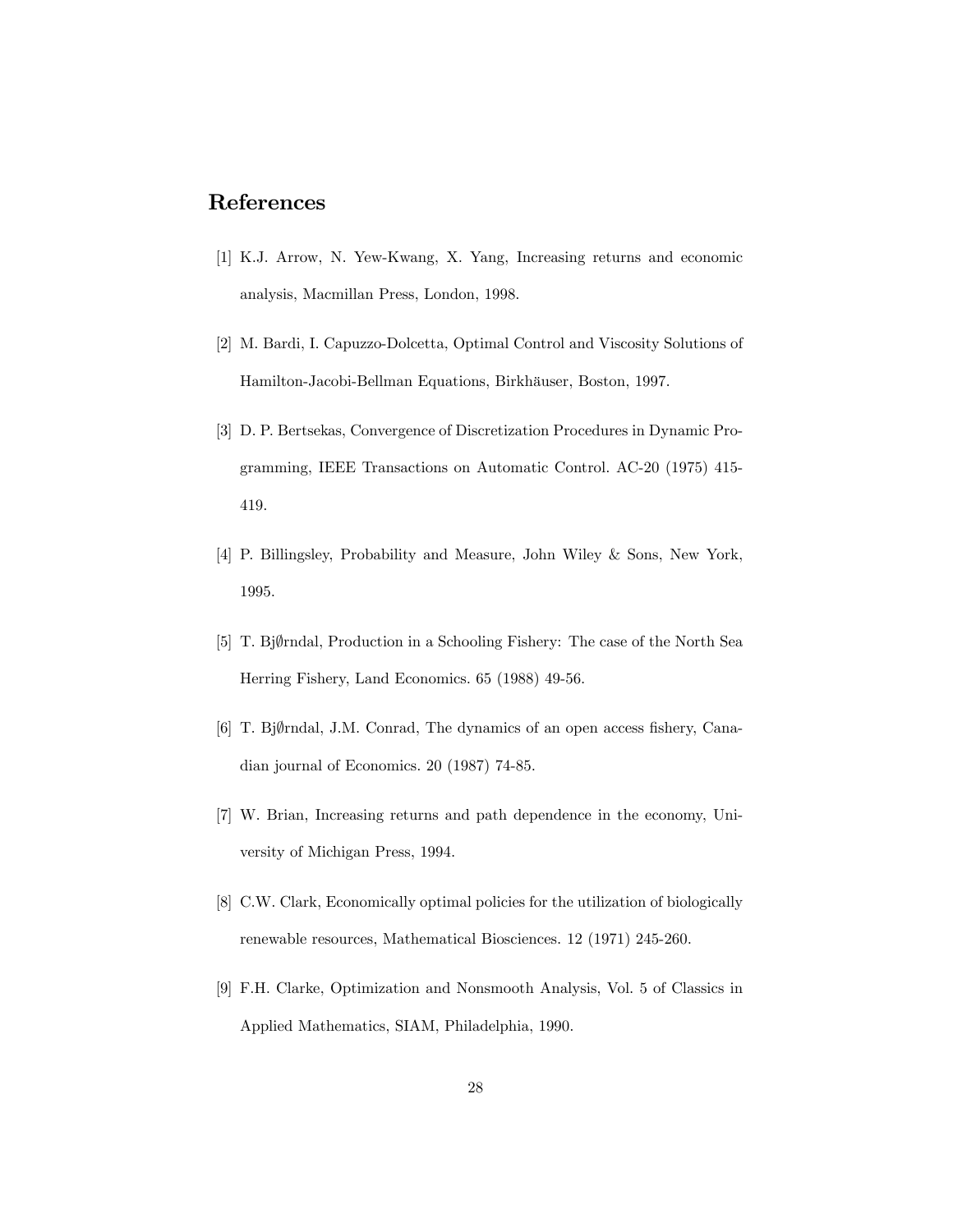- [10] P. Dasgupta, K.-G. Mäler, Special issue: The economics of non-convex ecosystems, Environmental & Resource Economics. 26 (2003).
- [11] H. Dawid, M. Kopel, On the economically optimal exploitation of a renewable resource: the case of a convex environment and a convex return function, Journal of Economic Theory. 76 (1997) 272-297.
- [12] H. Dawid, M. Kopel, On optimal cycles in dynamic programming models with convex return function, Economic Theory. 13 (1999) 309-327.
- [13] W.D. Dechert, K. Nishimura, A complete characterization of optimal growth paths in an aggregated model with a non-concave production function, Journal of Economic Theory. 31 (1983) 332-354.
- [14] R.M. Dudley, Probabilities and metrics, Lecture Notes Series 45, Aarhus Universitet, 1976.
- [15] R.F. Hartl, P.M. Kort, Optimal investments with increasing returns to scale: a further analysis, in: E.J. Dockner, R.F. Hartl, M. Luptacik, G. Sorger (Eds.), Optimization, dynamics, and economic analysis: essays in honor of Gustav Feichtinger, Physica-Verlag, New York, 2000, pp. 226-238.
- [16] R.F. Hartl, P.M. Kort, Optimal investments with convex-concave revenue: a focus-node distinction, Optimal Control Applications & Methods. 25 (2004) 147-163.
- [17] G. Heal, The economics of increasing returns, Edward Elgar, United Kindong, 1999.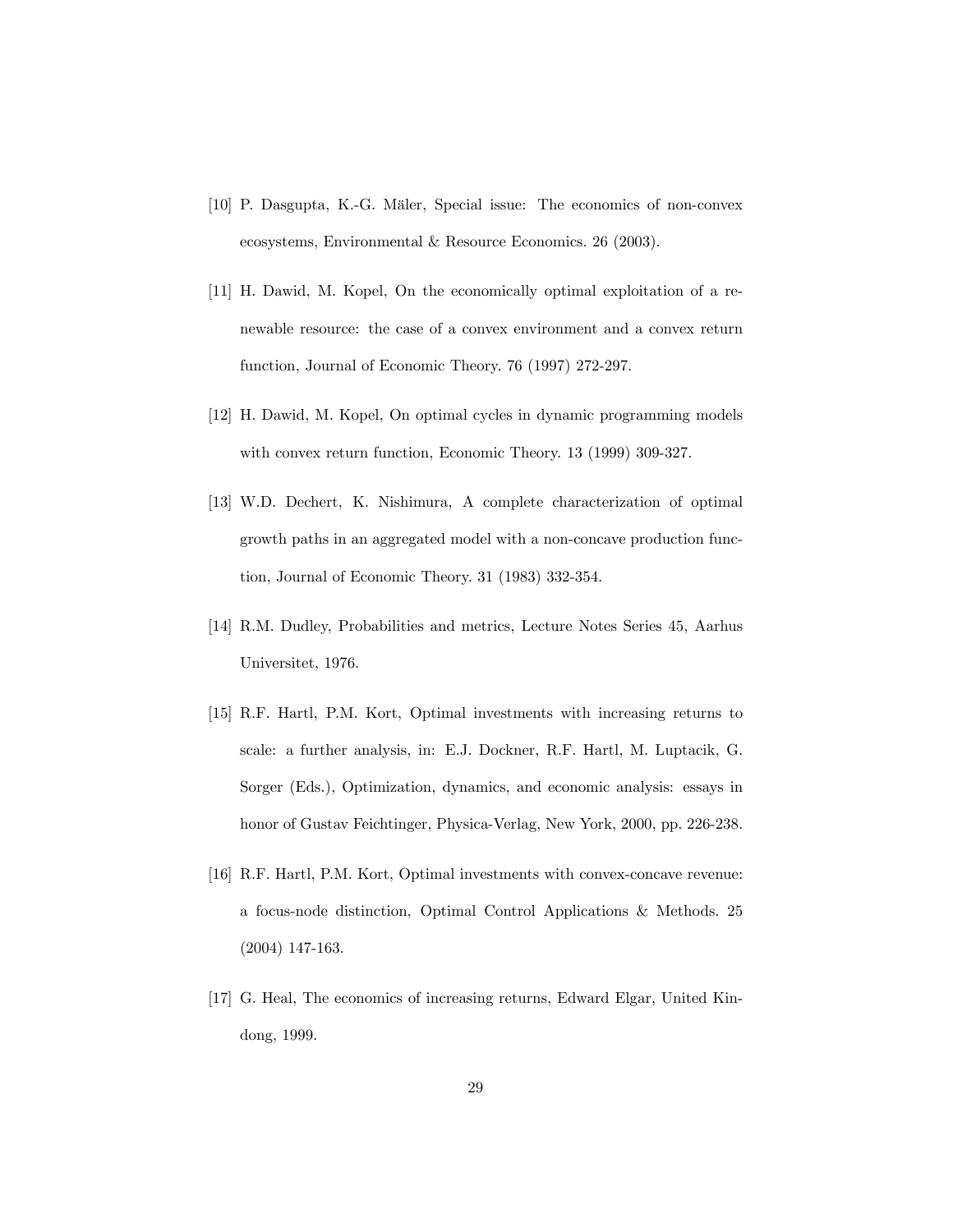- [18] J.E. Hutchinson, Fractals and self-similarity, Indiana University Mathematical journal. 30 (1981) 713-747.
- [19] A. Lasota, J. Myjak, Markov Operator and fractals, Bulletin of the polish Academy of Science. 45 (1997) 197-207.
- [20] A. Lasota, J. Myjak, Attractors of Multifunctions, Bulletin of the polish Academy of Science. 48 (2000) 1-44.
- [21] C. Le Van, R.-A. Dana, Dynamic Programming in Economics, Kluwer Academic Publishers, Netherlands, 2003.
- [22] M. Majumdar, T. Mitra, On optimal exploitation of a renewable resource in a nonconvex environment and the minimum safe standard of conservation, Working paper No. 223, Cornell University, 1980.
- [23] M. Majumdar, T. Mitra, Intertemporal allocation with a non-convex technology: the aggregative framework, Journal of Economic Theory. 27 (1982) 101-136.
- [24] M. Majumdar, T. Mitra, K. Nishimura, Optimization and Chaos, Springer, Berlin, 2000.
- [25] L. Montrucchio, Lipschitz Continuous Policy Functions for Strongly Concave Optimization Problems, Journal of Mathematical Economics. 16 (1987) 259-273.
- [26] M. Morán, J.M. Maroto, Convergence in Dynamic Programming with Discount, Working paper, Universidad Complutense, 2003.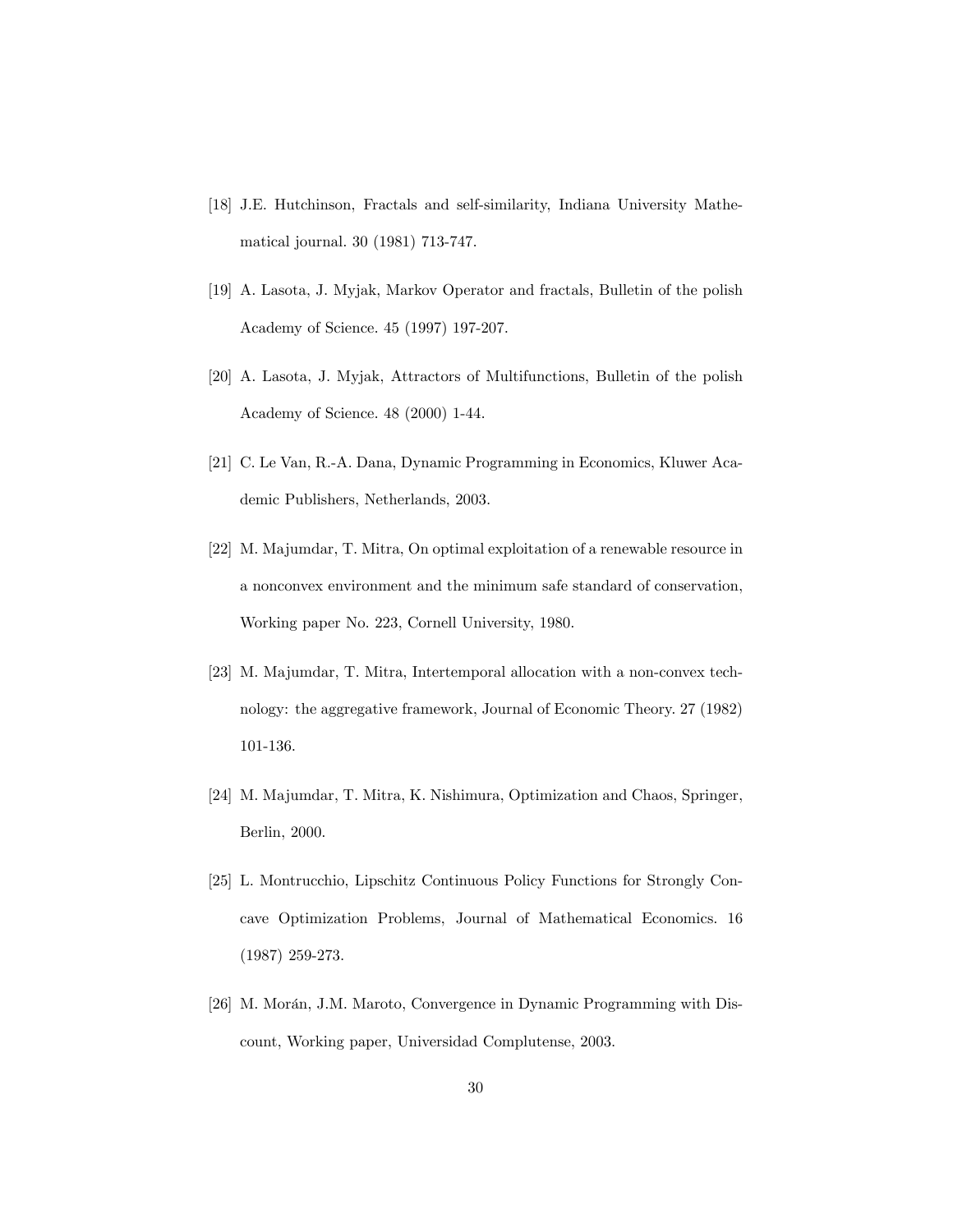- [27] M. Morán, J.M. Maroto, Lipschitz continuous dynamic programming with discount: The case of eventually interior optimal plans. Manuscript in preparation.
- [28] J. Rothenberg, Non-convexity, agregation, and Pareto optimality, The Journal of Political Economy. 68 (1960) 435-468.
- [29] N.L. Stokey, R. Lucas, E. Prescott, Recursive methods in economic dynamics, Harvard University Press, Cambridge, 1989.
- [30] R. Yue, Lipschitz Continuity of Value Functions in a Class of Optimal Controls Problems Governed by Ordinary differential Equations, in: S. Chen, J. Yong (Eds.), Control Theory, Stochastic Analysis and Applications, World Scientific, Singapure, 1991, pp. 125-137.
- [31] R. Yue, Properties of the Bellman Function in Time-Optimal Control Problems, Journal of Optimization Theory and Applications. 94 (1997) 155-168.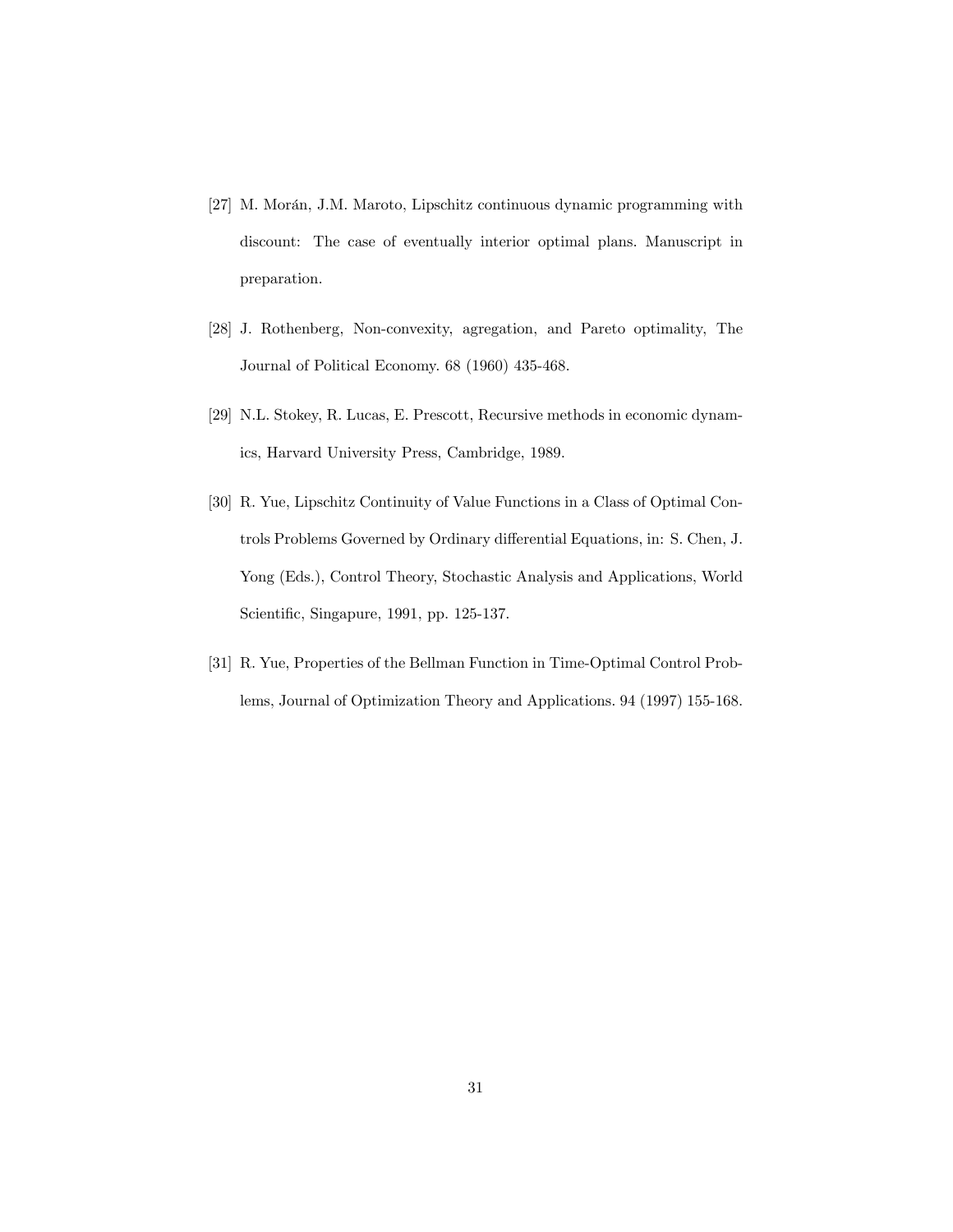## Notes

1.-  $d(f(x), f(y)) \leq Kd(x, y)$ , which shows that any Lipschitz constant for  $f^{-1}$  must be larger than  $K^{-1}$ . This shows that  $K_f K_{f^{-1}} \geq K K^{-1} = 1$ .

2.- The sets  $B(y, \frac{\rho}{2}) \cap adh(\Gamma(c))$  and  $B(y, \frac{\rho}{2}) \cap \Gamma(c)^c$  are non-empty closed sets whose union completes the connected set  $B(y, \frac{\rho}{2})$ . We may write  $B(y, \frac{\rho}{2}) \cap$  $adh(\Gamma(c)) = (B(y, \frac{\rho}{2}) \cap \Gamma(c)) \cup (B(y, \frac{\rho}{2}) \cap \partial(\Gamma(c)))$ . If  $B(y, \frac{\rho}{2}) \cap \partial(\Gamma(c)) = \emptyset$ then  $(B(y, \frac{\rho}{2}) \cap adh(\Gamma(c)) \cap (B(y, \frac{\rho}{2}) \cap \Gamma(c)^c) = \emptyset$ , in contradiction with the connectedness of  $B(y, \frac{\rho}{2})$ .

3.- Let  $I = [0, a]$  and  $J = [0, b]$ . Then  $D_H(I, J) = d(a, b)$ . For the correspondences described in the text we have  $\Gamma(x) = [0, f(x)]$ . Therefore, if  $f \in L(K)$ we have  $D_H(\Gamma(x), \Gamma(y)) = d(f(x), f(y)) \leq Kd(x, y).$ 

4.- If  $K_R(1 - \beta K_Q)^{-1} = 1$  then  $M_k$  does not have to become smaller that 1 in a finite number of steps but, for any  $\gamma > 0$ , it becomes smaller than  $1 + \gamma$  in a finite number of steps, as required.

5.- Let  $v_n \to v$  with  $v_n \in L_U(K + \gamma)$ . Then, given  $x, y \in U$  and  $\varepsilon > 0$  there exists an n such that  $d(v_n(x), v(x)) \leq \varepsilon$  and  $d(v_n(y), v(y)) \leq \varepsilon$ . Therefore, for  $x, y \in U$ 

$$
d(v(x),v(y)) \leq 2\varepsilon + d(v_n(x),v_n(y)) \leq 2\varepsilon + (K+\gamma)d(x,y),
$$

and, since  $\varepsilon$  was arbitrary, we get  $v \in L_U (K + \gamma)$ .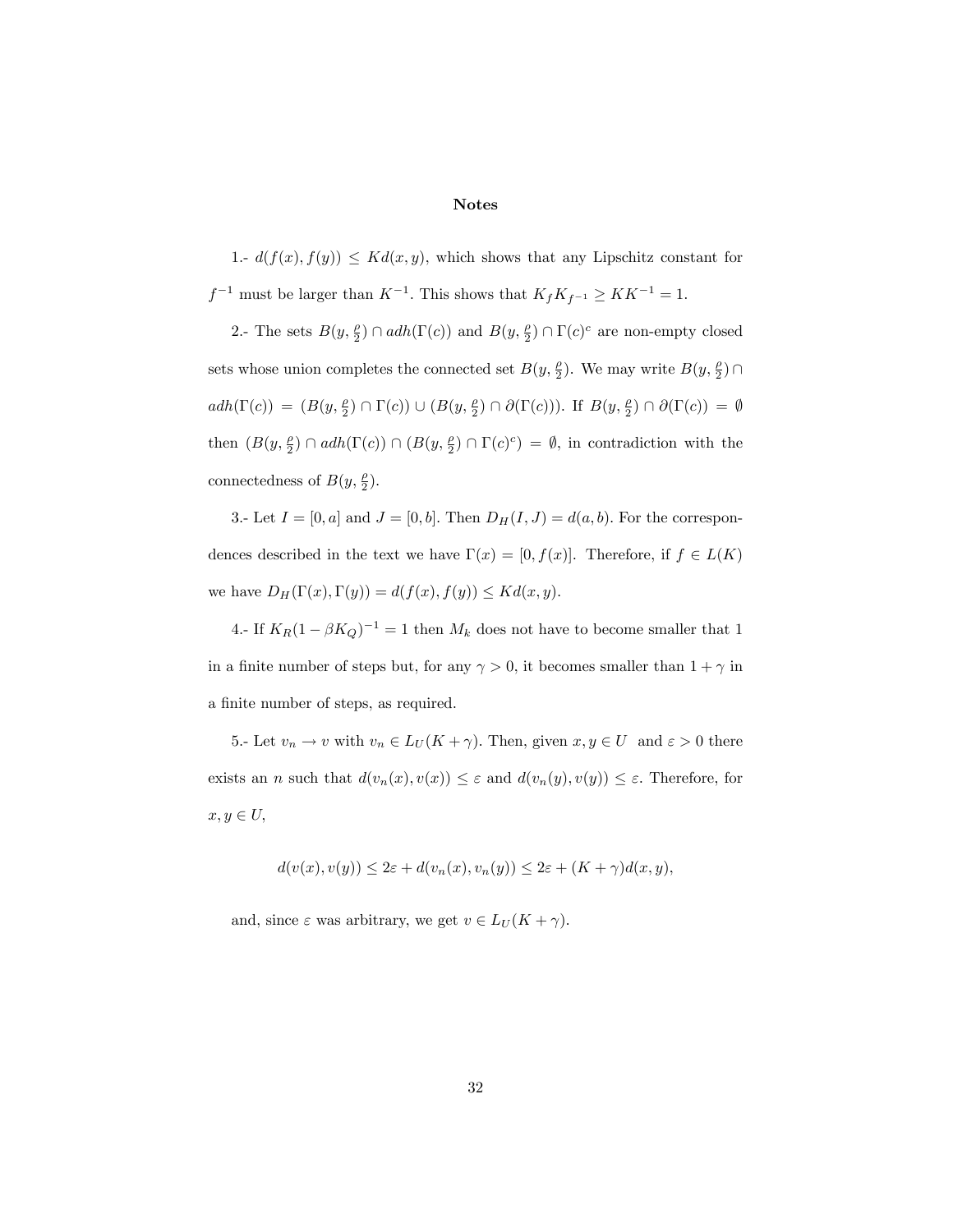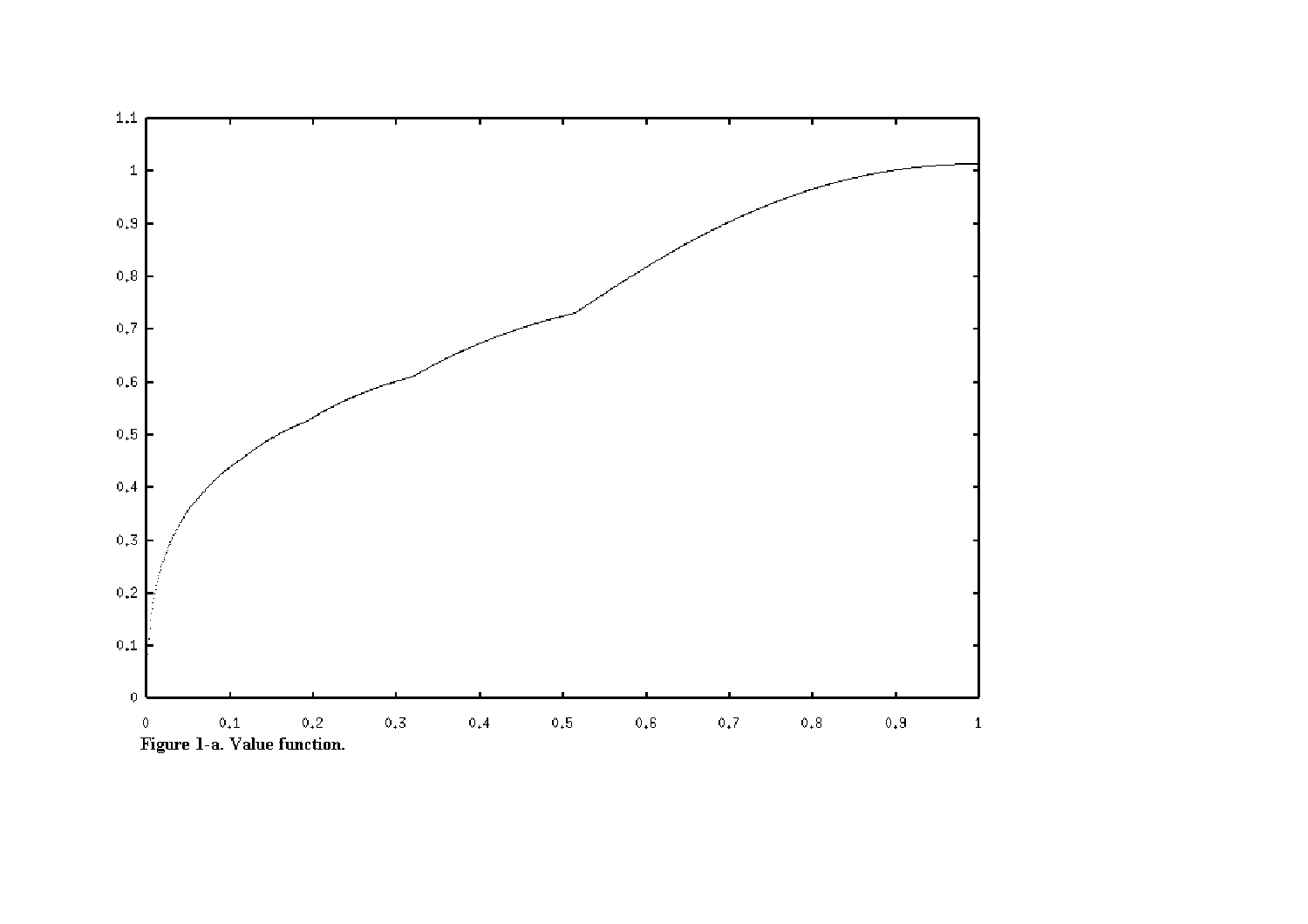